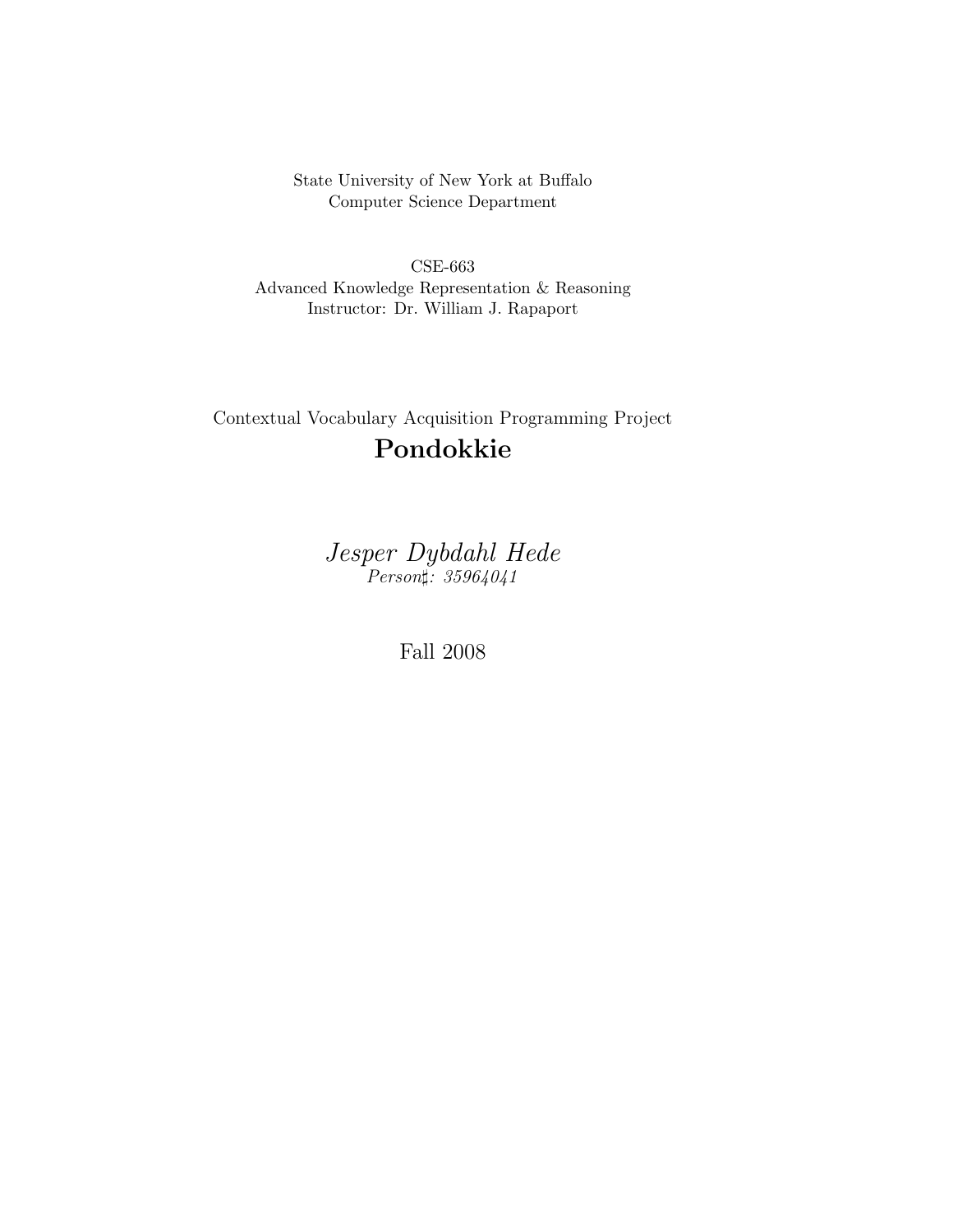# Abstract

The Contextual Vocabulary Acquisition project is an attempt to computerize the everyday human task of interpreting an unknown word and find a meaning of the word. When a human person come across an unknown word, he or she will try to use information from the word's context along with useful prior knowledge, to find the meaning of the word. In the CVA project this task is given to a computer, by the use of the knowledge representation and reasoning tool SNePS. SNePS is an application capable of representing information in a network, and then do inference reasoning on that network.

My work in this project has been to find the meaning of the word pondokkie, from the sentence: She had a **pondokkie** down in the Low Veld, on the Crocodile River, where she went sometimes in the winter to stay for a week or two on her own. My work was based on a number of human interviews, where the interviewees where given the same task as I later would give to SNePS' cognitive agent Cassie. The thought process lead to the formation of a number of "prior knowledge rules" which was represented in SNePS along with the sentence itself. The result was a correct, although simplified, meaning of the word pondokkie. Future work would include creating a representation in greater detail as well as using other sentences where pondokkie is used. More initial information could lead to a more detailed result.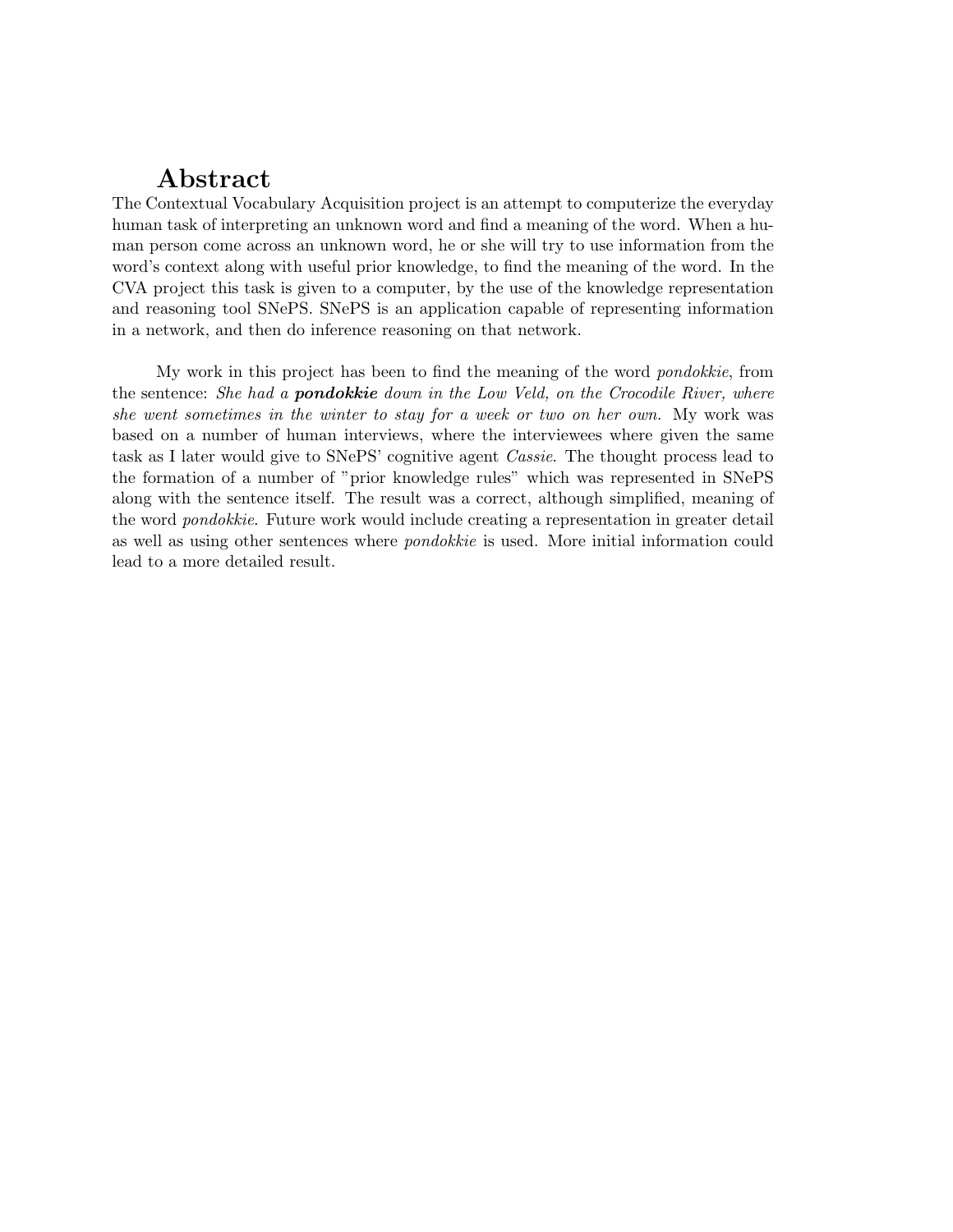## CONTENTS 3

# Contents

|              | 1 Introduction to CVA project    |       |                                                                          | $\overline{\mathbf{4}}$ |
|--------------|----------------------------------|-------|--------------------------------------------------------------------------|-------------------------|
|              | 1.1                              |       |                                                                          | 5                       |
| $\bf{2}$     | Problem in hand: "Pondokkie"     |       |                                                                          | 6                       |
| 3            | Results                          |       |                                                                          | $\overline{7}$          |
|              | 3.1                              |       |                                                                          | $\overline{7}$          |
|              | $3.2\,$                          |       |                                                                          |                         |
|              |                                  | 3.2.1 |                                                                          | - 9                     |
|              |                                  | 3.2.2 |                                                                          | 12                      |
|              |                                  | 3.2.3 | Rule: Low Veld and Crocodile River are places in nature.                 | 13                      |
|              |                                  | 3.2.4 | Rule: If an action has duration "a week or two" then it also has the     |                         |
|              |                                  |       |                                                                          |                         |
|              |                                  | 3.2.5 | Rule: If x stays at place y overnight, and y is in nature, then y is a   |                         |
|              |                                  |       | shelter of some kind                                                     | 14                      |
|              |                                  | 3.2.6 | Rule: If x stays at place y overnight in winter, then y is a warm place. | 14                      |
|              |                                  | 3.2.7 | Rule: A warm shelter is some kind of house                               | 15                      |
|              | 3.3                              |       |                                                                          | 15                      |
|              | 4 Further Steps                  |       | 16                                                                       |                         |
| $\mathbf{5}$ | <b>Future Work</b>               |       | 16                                                                       |                         |
|              | A Demo File                      |       |                                                                          | 18                      |
|              | <b>B</b> Transcript of Demo      |       |                                                                          | 20                      |
|              | C Additional Uses of "Pondokkie" |       |                                                                          | 27                      |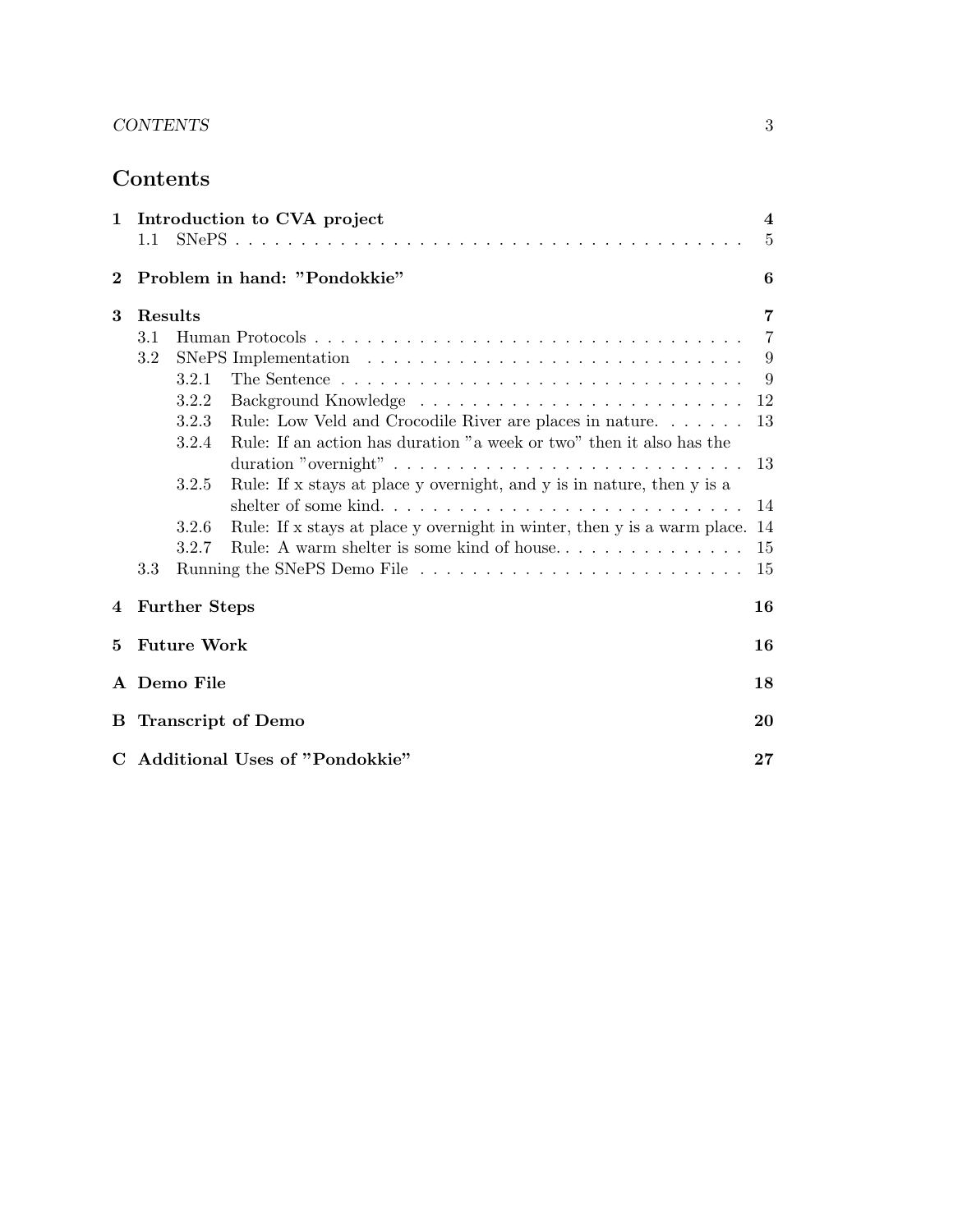## 1 Introduction to CVA project

Contextual Vocabulary Acquisition is the science of learning the meaning of unknown words or phrases by examining the context where the word or sentence appear. A person reading, or hearing, an unknown word will try to interpret the context surrounding the word and combine it with any useful prior knowledge that the person might have, in order to learn the meaning of the word. It is believed that humans learn most of their vocabulary in this manner, which makes it an interesting field for Artificial Intelligence scholars to duplicate in computers.

This project is centered around a simple implementation of an artificial knowledge base; finding the meaning of a single unknown word is the goal. The knowledge base is implemented in SNePS<sup>1</sup> and the basic knowledge and inference rules are based on human interviews done prior to the implementation phase. The unknown word is given in a context. In this project the word as part of a single sentence found in a short story.

The basic knowledge is based on the human interviews. The interviews were conducted by a single interviewer and a single interviewee. The interviewee were given the sentence on a piece of paper. The unknown word were clearly marked and all other uncertainties were explained to the interviewee<sup>2</sup>; only the unknown word could be  $unknown$ . The interviewee was then asked to interpret the sentence and try to give a definition of the word's meaning. It is important to note that the exact meaning of the word was not the goal, but a description of what the word meant was.

As an example, given the word cottage in a context (assuming the word "cottage" is unknown), the interviewee might respond "place to stay and sleep" as a good response; finding the exact meaning "house" is not important.

The interviewee was asked to verbalize his/her thought process which the interviewer noted down during the interview. The interviews were meant to examine what background information and logical rules the interviewees used in order to find the meaning of the unknown word. Background information might be things like "everyone has a mother" and a logical rule might be something like "my mother's mother is my grandmother". These are the things that every ordinary human knows, but a computer does not. The goal of this project is to implement knowledge and rules into a computer, ie. using SNePS, and make the computer do the same reasoning on the knowledge as a human, ie. the interviewees, would do in order to find the meaning of the unknown word.

<sup>1</sup>SNePS is explained in section 1.1.

<sup>&</sup>lt;sup>2</sup>In the sentence used in this case there were few uncertainties. Any explanation was given verbally in a neutral manner, so not to infer any meaning/belief to the interviewee.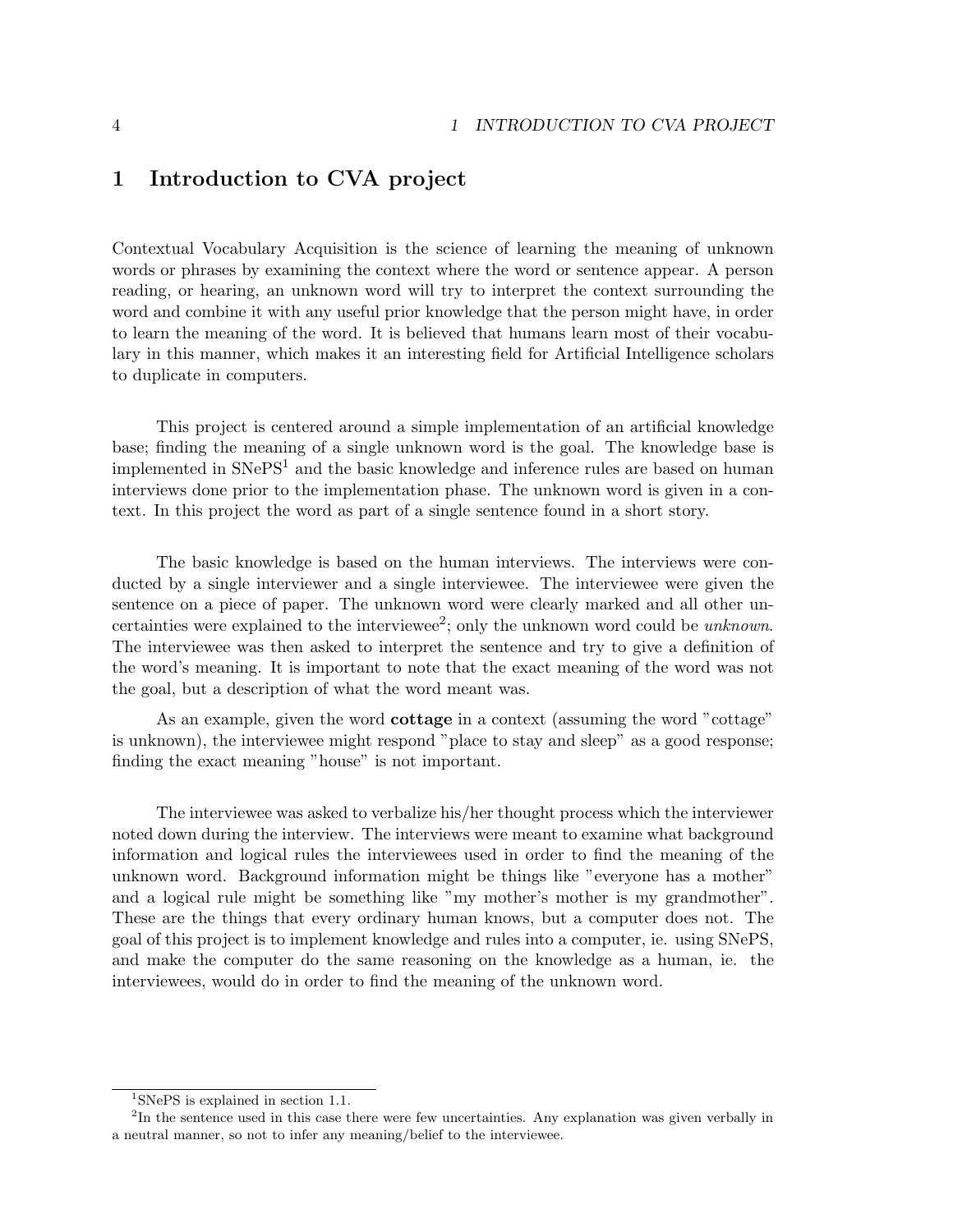### 1.1 SNePS 5

### 1.1 SNePS

SNePS (Semantic Network Processing System) is a program used to represent and reason about knowledge representation networks. SNePS was originally developed by Stuart C. Shapiro at the State University of New York at Buffalo. SNePS can be used in different ways, with different components; in this project the SNePS representation was created using the SNePS User Language, SNePSUL, and reasoning was done using the standard cognitive agent known as "Cassie".

On a more practical level, the basic knowledge and rules are written using SNePSUL in a single text file. The file should contain the basic knowledge and rules, which is to be evaluated by *Cassie*. Running the file should then lead to *Cassie* giving a useful definition of the unknown word.

When entering SNePSUL commands in SNePS and semantic network gets build. The network contains the basic information as well as any inference rules. A graphical component in SNePS is capable of giving a graphical representation to the programmer. Information is entered into SNePS using various constructs called "case frames". Case frames is a way to connect information, in a network-type way. Using the standard case frames enables Cassie to do inference, ie. interpret, on the information and rules in the network.

A basic example is the representation of the knowledge



which in SNePS would be represented in a member-class case frame, ie. dog is a member of the class "mammal"<sup>3</sup>:



Background knowledge could be the knowledge that

### a mammal is an animal

which in SNePS could be represented as a subclass-superclass case frame, stating that mammal is a subclass of the superclass *animal*. In SNePS this would give the network:

<sup>3</sup>The actual SNePS constructs are a bit more complicated, but the simplified version is shown here. The understanding of SNePS' inner network should become clear from these examples.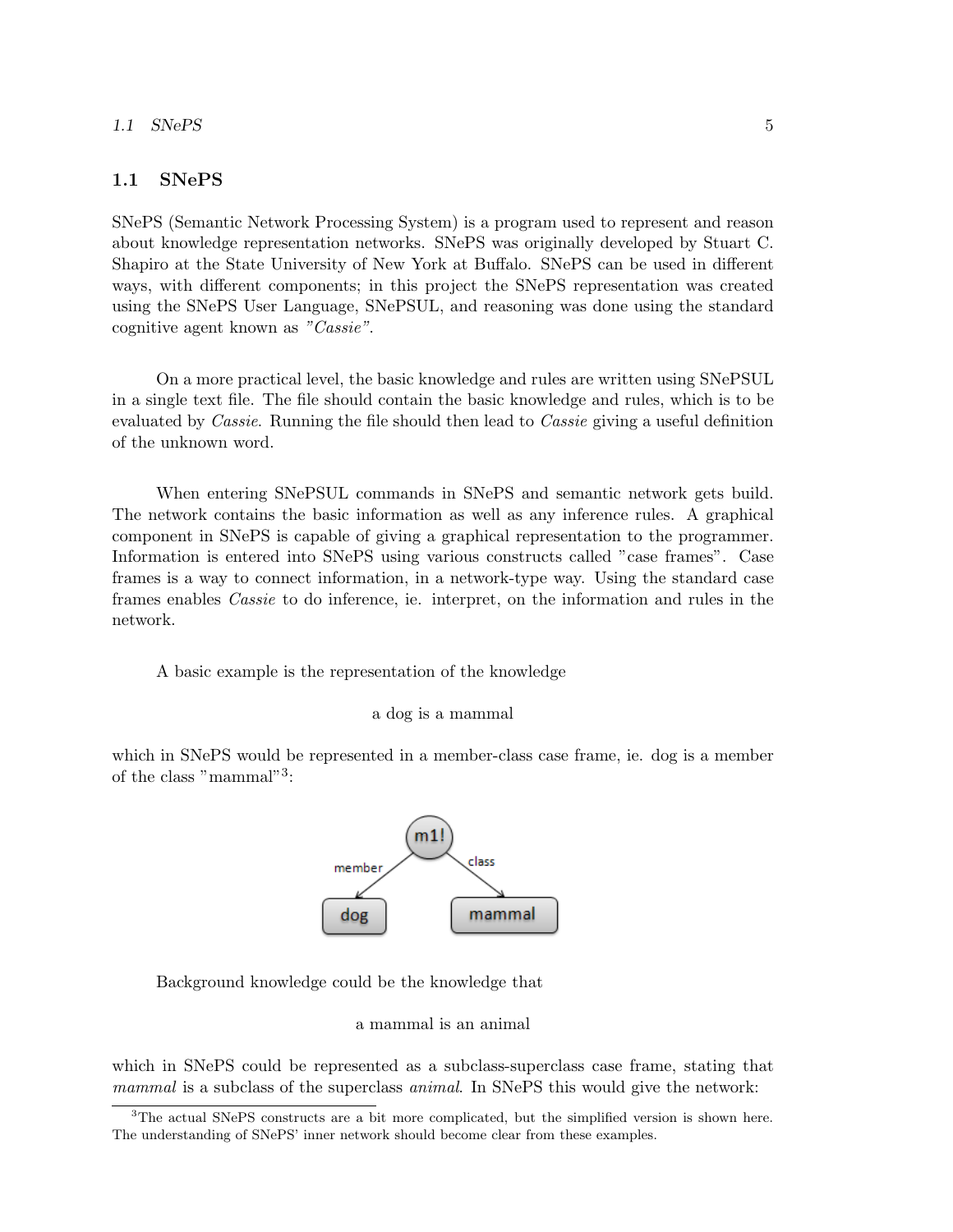

By inference a human would know that these two bits of information leads to a dog also being a member of the class animal. In the figure one would follow the arrows, and the connection between the classes are obvious to see. In SNePS we would need a antecedent-consequence rule, which in pseudo code would be:

> IF X is-member-of Y AND Y is-subclass-of Z THEN X is-member-of Z

The relations is-member-of and is-subclass-of are meant to be intuitively understood relations that will require not further explanation.

## 2 Problem in hand: "Pondokkie"

For this project I chose a single sentence with an unknown word. The sentence I chose is: She had a **pondokkie** down in the Low Veld, on the Crocodile River, where she went sometimes in the winter to stay for a week or two on her own.

The unknown word is "pondokkie", written in bold face. The rest of the sentence is plain English, besides the two specific names "the Low Veld" and "the Crocodile River". Explaining that these are names of specific places has been sufficient information for the interviewees to read the sentence.

The first step in getting the sentence entered into SNePS was to split the sentence up into smaller parts that would fit better in the standard case frames. I split the sentence into the following four smaller sentences:

- She has a pondokkie.
- The pondokkie is at "Crocodile River".
- The pondokkie is at "Low Veld".
- She stays at pondokkie in winter for a week or two.

The implementation of these sentences in SNePS will be discussed in section 3.2.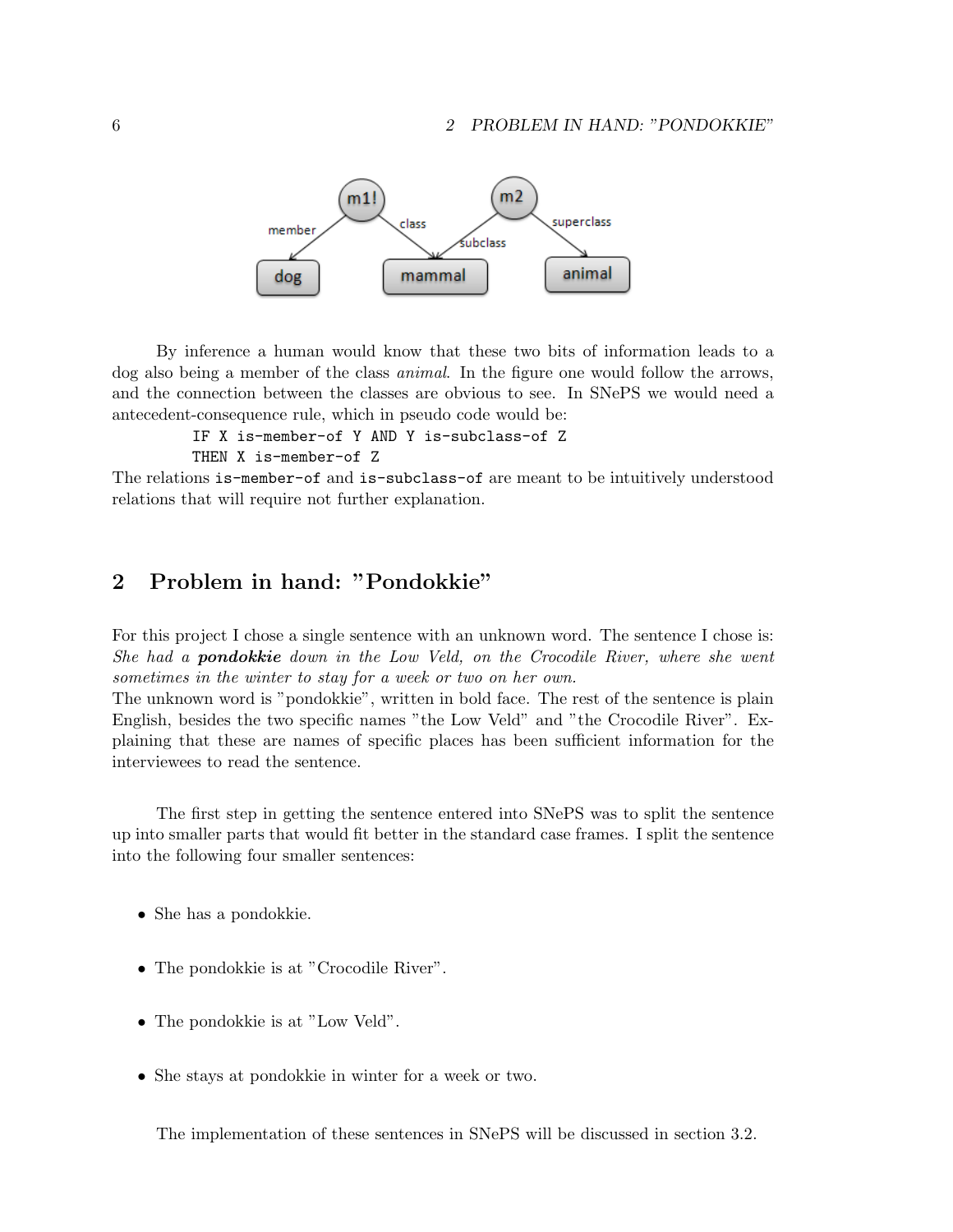## 3 Results

### 3.1 Human Protocols

In my initial research I interviewed 3 people to get information about how humans would approach the problem of finding the meaning of the word pondokkie. The interviews was conducted individually by giving the interviewee a piece of paper with the sentence written on it. Any uncertainties about the sentence, not concerning the unknown word, was answered by me verbally. The only thing that the interviewees had a problem with was the two place names "Low Veld" and "Crocodile River", which I explained was names of specific places. I made a point out of not telling where the places where geographically or any specifics of that nature. I only stated that "Crocodile River" was a river and that "Low Veld" was a flat grassy area. Revealing details about climate, continent, country, or similar could have lead the interviewees which was to be avoided.

Having understood the rest of the sentence, but not the unknown word, the interviewees was asked to try and find a meaning for the word. While doing this they was asked to verbalize their thoughts and explain how their thoughts lead them in a given direction and which conclusions they drew on the way. For each statement the interviewee gave he/she was asked to explain why he/she thought of it, and which part of the sentence lead to that point.

The three interviewees gave quite similar interpretations and they all succeeded in finding a somewhat correct meaning of the word pondokkie. The notes I wrote during the interviews were short sentences or single words, that I later interpreted on. The notes are:

#### Ryan

Some place to live or stay. Dwelling. Stay overnight. Stay for some time. Tent. By a river.

#### Kirsten

It sounds Indian, maybe a boat. But no, because it is winter (the river would be frozen). But it does not have to be a place where there is snow.

#### Tipi/housing.

Go on water/house. Because of winter, something there is on the ice.

Cottage, she can live there (because of "a week or two").

She uses it. Music instrument, because she does not necessarily have to live in it. Something for an activity.

#### Jimmy

It is in a specific place. It is a thing. It is warm, since she can stay there during the winter. So indoors.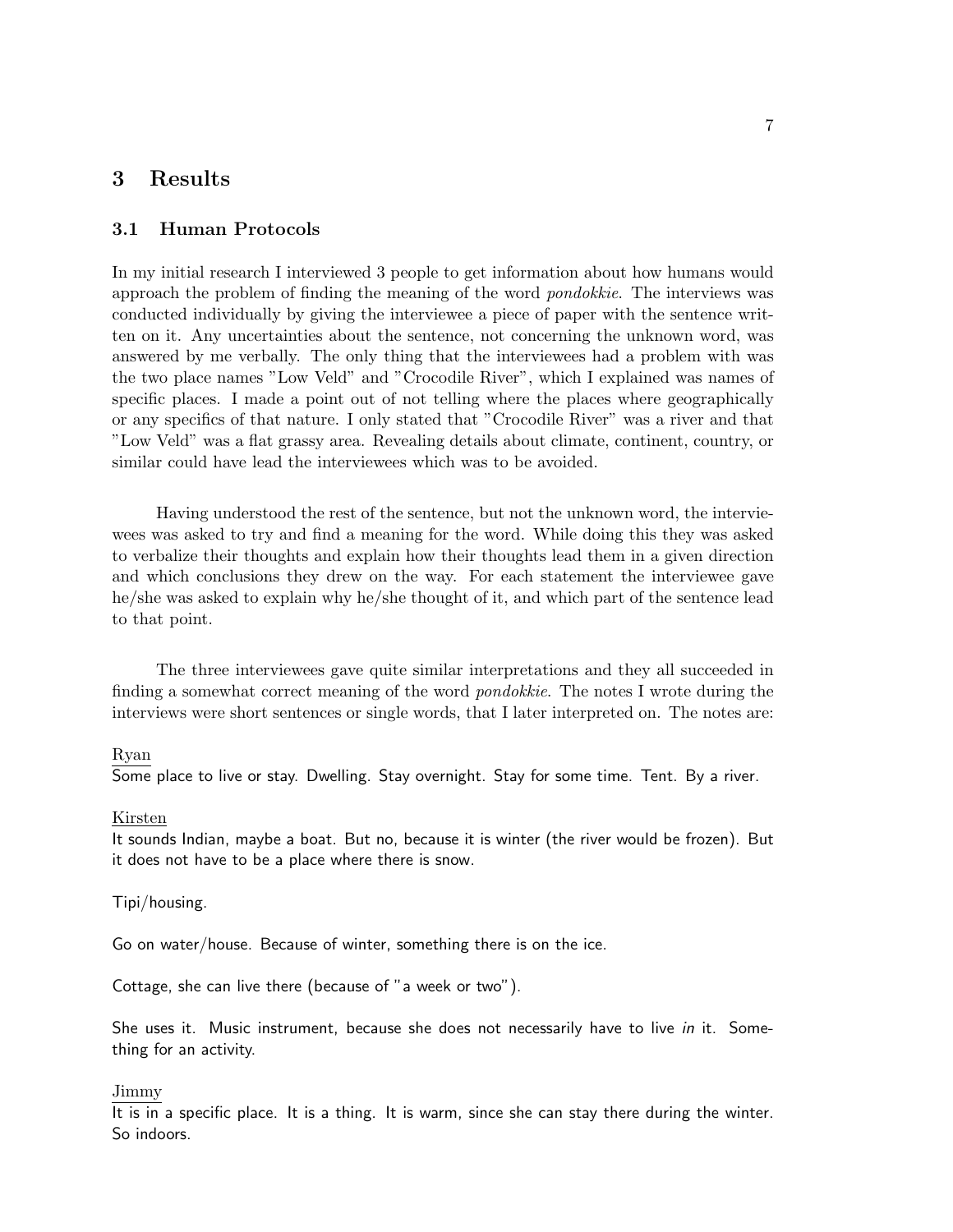Does the stay in the pondokkie or near the pondokkie? "where she went" could be the pondokkie or it could be the Low Veld.

Thinks it is something she can sleep in. A small house.

From these interviews I extracted the most important points that could be used in the SNePS implementation.

- The location seems to be in nature. This was not explicitly noted down, but I deduced it from the statements. There is a clear sense that this is outside of a normal populated area. The interviewees based this on the two names (Crocodile River and Low Veld) which are specific names, but nature objects (river and grassy plain) are parts of the names.
- It is a place that would be cold. This is mainly based on the "in the winter" part of the sentence. The interviewees did not seem to consider that the place could be in a warm part of the world, where the winter is not as cold as we have in our part of the world.
- She stays overnight. This is based on "for a week or two" part of the sentence.
- Since she stays overnight in nature, then she would need some kind of shelter to stay in.
- Since the outside is cold this shelter must be warm or keeping her warm. This tells us that a pondokkie is something man-made or contains something man-made.

This gives a pretty good description of the word pondokkie. From the interviewees' statements we can say that a pondokkie is a warm man-made shelter in which a person can stay overnight protected from nature. This meaning of pondokkie is derived from their explanations, but the interviewees also gave more concrete guesses for the meaning of the word. They were not asked to do this, but it seemed to be natural for them to try a give a precise definition of the word, ie. trying to translate the unknown word pondokkie into a well-known word. Ryan guessed "dwelling" or "tent", Kirsten guessed "boat", "tipi" or "house"<sup>4</sup>, and finally Jimmy guessed "a small house". These are all man-made objects and all of them can be said to be places where humans go into as being protected from the outside. Kirsten's guess of a boat is the only object not land based, but she quickly left the idea because of the sentence stating it was winter.

<sup>4</sup>Kirsten ended up going in a totally different direction with her guesses and the meaning of the word. The meaning of a music instrument is strange and Kirsten could not directly explain what part of the sentence gave her the idea. I write it off as "over thinking" the sentence. I had a sense that she tried to satisfy my questions, since I did not give any positive response to her first, and correct, interpretation. I think she tried to "get it right" and changed her guess since I did not acknowledge her first guess as being correct.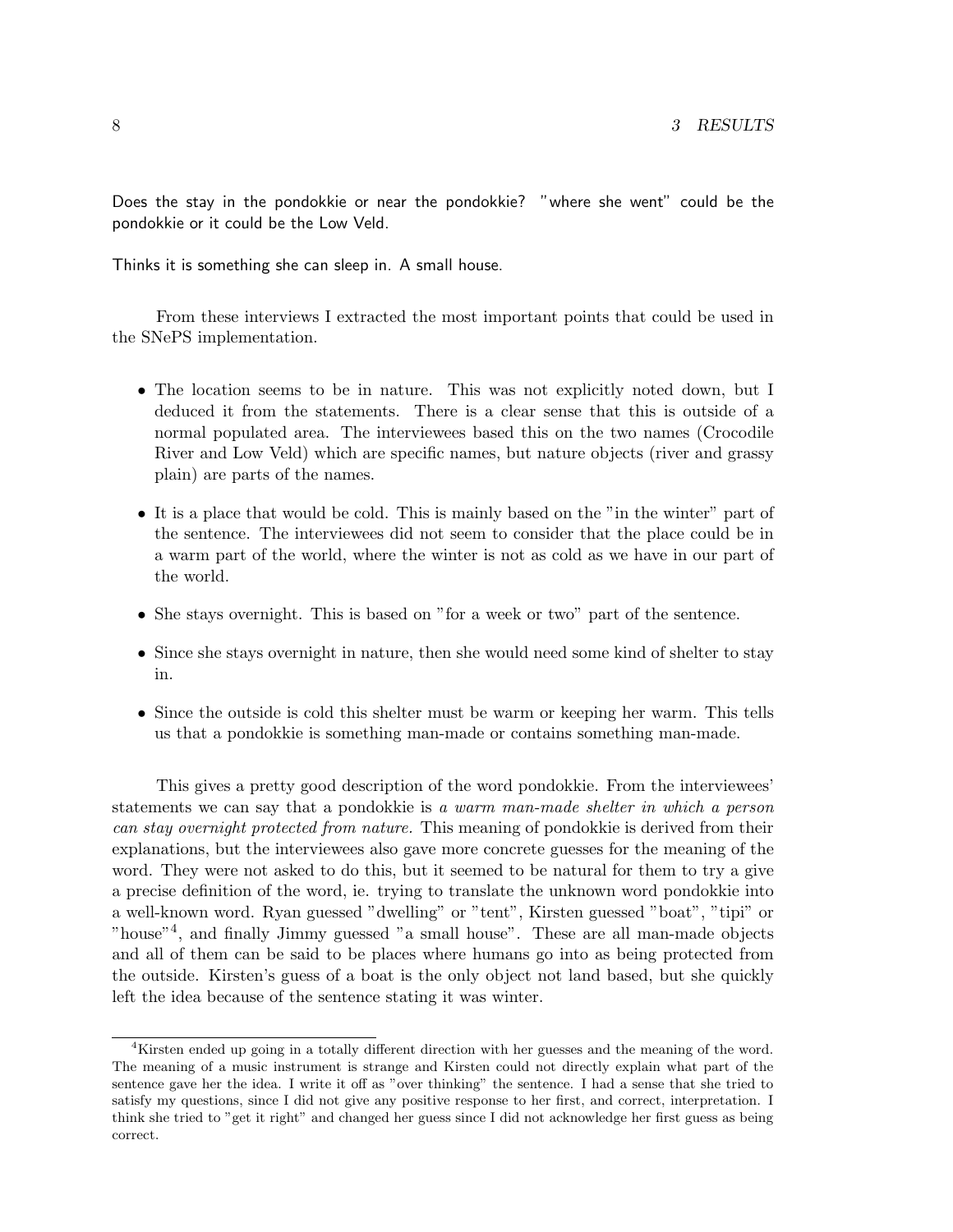The guesses are fairly close to the correct meaning of pondokkie being a summer house/temporary house where one can stay for a given amount of time, without the pondokkie being a permanent home.

### 3.2 SNePS Implementation

My sentence along with the rules I derived from the human interviews were entered into SNePS using a .demo file. The .demo file makes it easy to run the rules in a single operation, and makes it possible to save the work in a convenient way. In the .demo file the rules come before the sentence itself, but for simplicity the sentence will be discussed first.

### 3.2.1 The Sentence

To recap, the sentence was: She had a **pondokkie** down in the Low Veld, on the Crocodile River, where she went sometimes in the winter to stay for a week or two on her own. The sentence was split up into smaller sentences, each of which were separately entered into the .demo file using SNePSUL. The first sentence was:

• She has a pondokkie.

In SNePSUL this took 3 statements:

```
First: Create object PONDOKKIE
2 \mid ( \text{describe (add member \#pondokkie class (build lex "PONDOKKIE")) )})3
4; Second: Create object SHE
5 (describe (add object #she propername "SHE"))
\frac{6}{7}Third: SHE owns this PONDOKKIE
8 (describe (add possessor *she
9 object *pondokkie
10 rel (find lex "pondokkie"))
```
Lines starting with a semicolon  $($ ;  $)$  are comments.

In line 2 an object is created by using the ?? character (#), and it is set to be the member of the class with the lexical name "pondokkie".

In line 5 an object representing "she" is created. Since "she" is a specific object, the member-class case frame is not used. In stead the object is created having a propername, here "SHE". This is done since we assume "She" represent a female person, but we do not know anymore about her.

Finally in the third statement, lines 8-10, the sentence is put together, telling SNePS that the object SHE own the object PONDOKKIE. This is done using the object-possessorrel case frame. The case frame states that the object is the possessor's rel. In this case is states that the object previously created for the specific pondokkie is the object "SHE"'s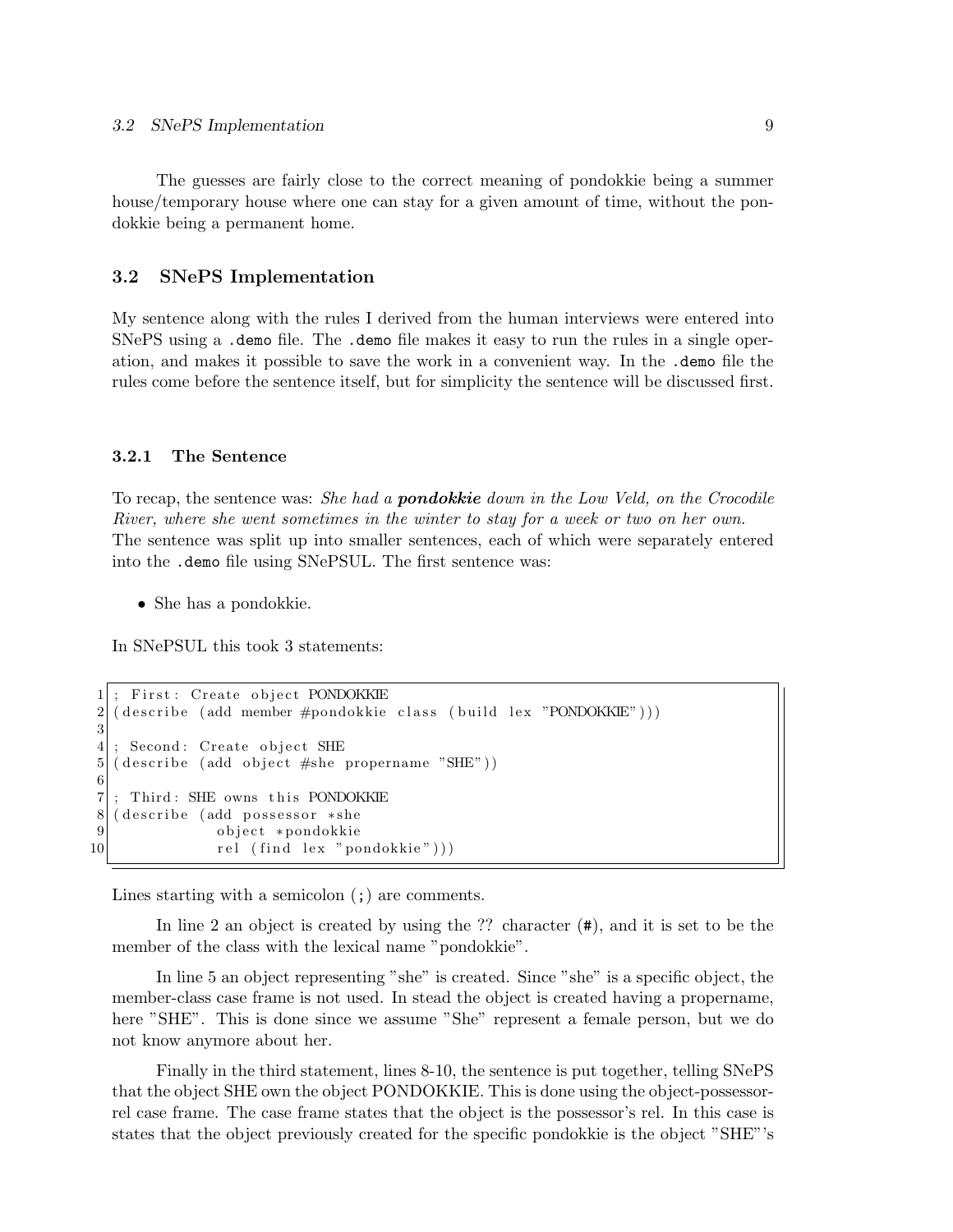pondokkie. In other words, the object she owns the object pondokkie in the sense that it has the type pondokkie. The SNePS network representing the first sentence is:



Second sentence:

• The pondokkie is at Crocodile River.

SNePSUL:

```
1: There is a place called CROCODILE RIVER
2 \mid ( \text{describe (add object \#criver propername "CROCODE} \land \text{RIVER"))} )3
4 ; PONDOKKIE is at CROCODILE RIVER
5 ( describe ( add object *pondokkie loc *criver ) )
```
In line 2 an object representing the Crocodile River is created. Again, since it is a specific thing in the real world the object-propername case frame is used instead of the memberclass case frame.

In line 4 a spacial case frame is used to state that the pondokkie is located by the Crocodile River. There are a number of standard spacial case frames, but since the sentence does not state any specifics about the location this basic one is used. The sentence states that the pondokkie is at Crocodile River, which can have many different meanings. However, the interviewees did not seem to question this further, so the knowledge that the pondokkie is at Crocodile River seems sufficient.

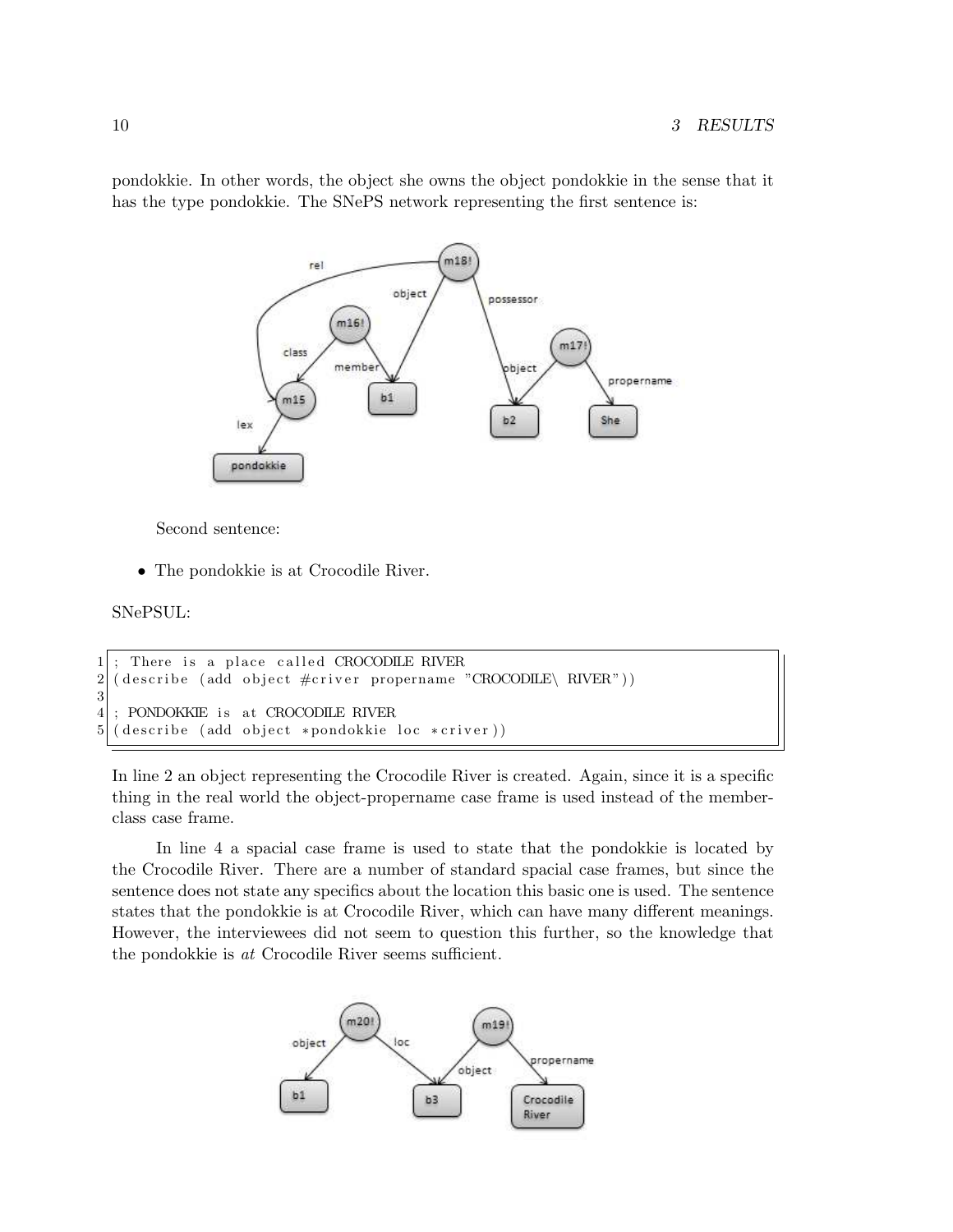The network representation of this sentence is simple, and is equivalent for the two location sentences (this plus the next one).

Third sentence:

• The pondokkie is at "Low Veld".

SNePSUL:

```
There is a place called LOW VELD
2 \mid (\text{describe (add object #lveld propername "LOW\text{ }} VELD"))3
4 \mid ( describe (add object *pondokkie loc *lveld))
```
This is equivalent to the second sentence. An object representing the Low Veld is created, and the pondokkie is stated to be  $at$  it. One could argue that having both location statements is not useful, since adding the second one does not give any additional information. But since the two places are members of different entities in nature, there can be said to be more information in the sentences than just the names and the fact that they are part of nature<sup>5</sup>. The interviewees reacted to the names, as they used their background knowledge to derive information from the names. They had a knowledge about how place names are usually linked to some specific characteristic about the place. Therefore both sentences are used.

Fourth sentence:

• She stays at pondokkie in winter for a week or two.

SNePSUL:

 $\frac{2}{3}$ 

```
1; SENTENSE 4: She stays at pondokkie in winter for a week or two.
  ( describe (add agent *she
4 act (build action (build lex "stay")<br>bject *pondokkie
                         object *pondokkie
6 dur ( build lex "a\ week\ or \ two" )
7 time ( build lex " winter " ) ) ) )
```
<sup>5</sup>Rules for these sentences are discussed in section 3.2.2.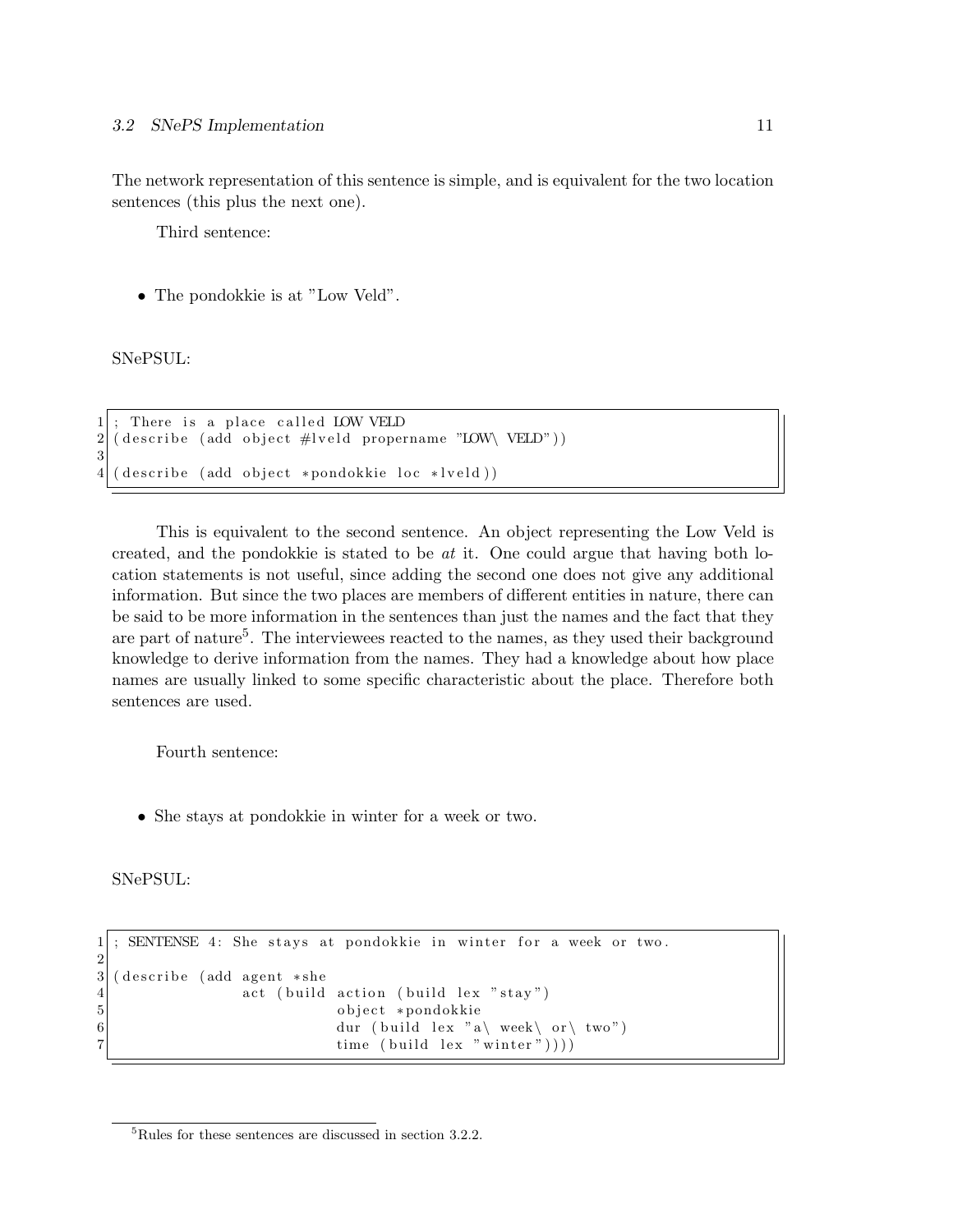

The sentence is represented using two case frames; one wrapped into the other. The outer case frame is the standard agent-act case frame. This represents that an agent (here it is "SHE") performs an action (ie. does an "act"). The act is to stay at the pondokkie for a week or two in winter. An action-dur-time case frame was chosen and used with a little alteration. First, in line 5 the action is described by its lexical string "stay", ie. the act is to stay. "dur" is the duration of the action and it is simply the lexical string "a week or two". One could argue that a numerical value would be better, but as the interviewees did not interpret it into a specific number of days, neither will SNePS. The time (line 7) is understood to be the time of year and it is set to be winter. The case frame can be used in many other ways, where time could be something else than a season<sup>6</sup>.

Finally the alteration I did to the case frame was to introduce the object line. The object is set to be the object that the action is performed on. In line 5 the object of "SHE's" action is the pondokkie. Not just any pondokkie, but the same pondokkie that was created when representing the first part-sentence.

So the full representation of sentence four is: "SHE" performs an act, which is a action of staying performed on the pondokkie, with a duration of a week or two in the time of winter. It is not quite a simple to read as the *human* sentence, but the meanings can be said to be equivalent.

### 3.2.2 Background Knowledge

Background knowledge used to interpret the sentence is entered into SNePS as rules. The rules are based on the interviews. After all interviews were completed, a common interpretation of the interviewees' thought process was noted down as rules that SNePS should be able to use. This lead to the following list of rules:

<sup>&</sup>lt;sup>6</sup>It could for example be "evening" or "the 1960s" when used in other contexts.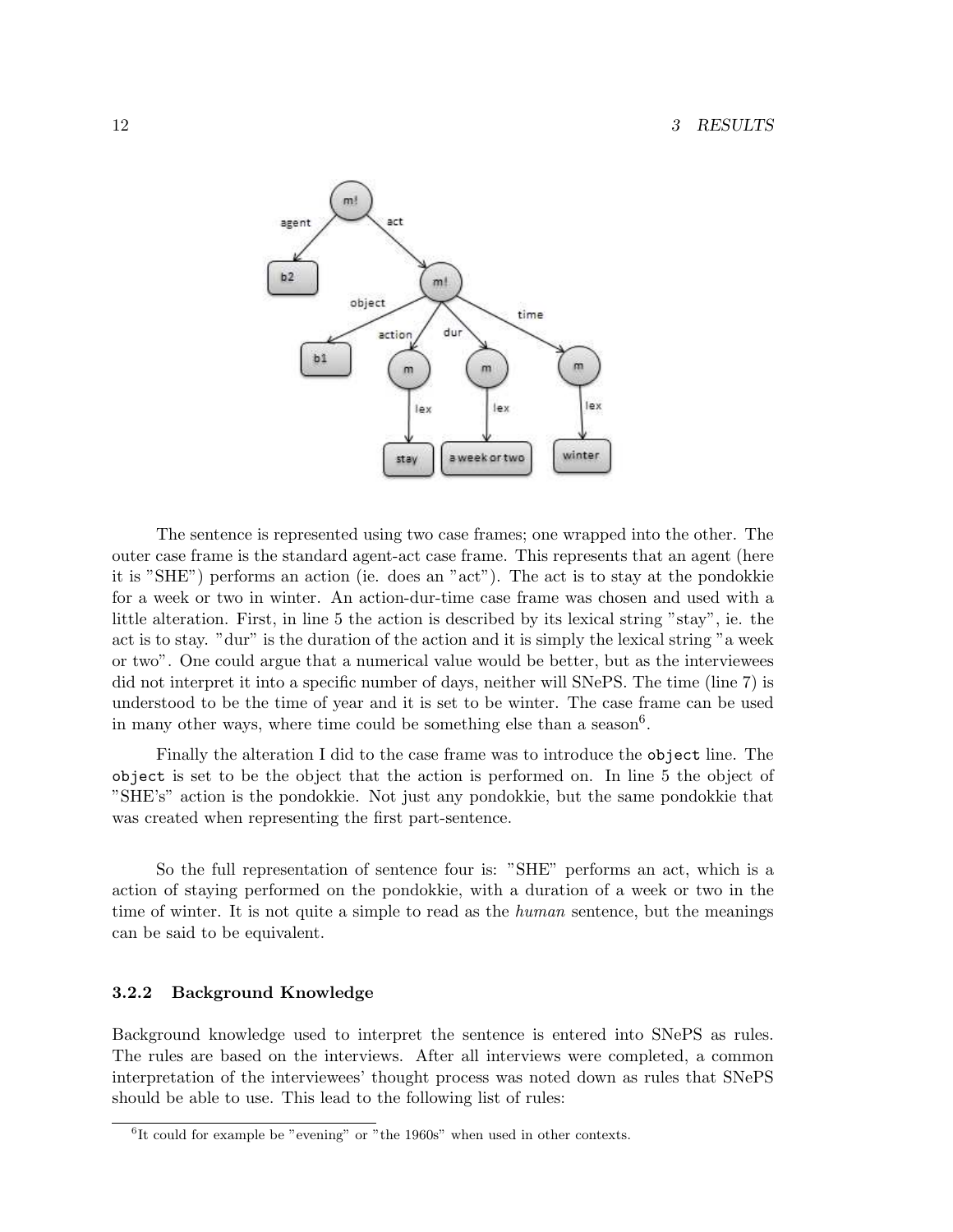- 1. "Crocodile River" is a part of nature, ie. not a populated area.
- 2. "Low Veld" is a part of nature, ie. not a populated area.
- 3. "A week or two" means it is overnight, ie. more than one day.
- 4. If one stays more than one day in a place in nature, one would need to stay in a shelter of some kind.
- 5. If one stays more than one day in a place during winter, one would need to stay in a warm place.
- 6. A warm shelter is some kind of house.

The actual implementation does not take the rules individually. Some of them are gathered and some are used in several rules. I will go through each of them and explain the purpose.

3.2.3 Rule: Low Veld and Crocodile River are places in nature.

```
1 ; Low Veld and Crocodile River are places in nature.
2 \mid ( describe (assert for all (\frac{2}{3}x)3 ant ( build object *x loc *l veld )
4 ant ( build object *x loc *criver)
5 cq ( build object *x loc ( build lex " nature " ) ) )
```
The SNePSUL rule is a conjunction of rules 1 and 2. Using two ant has an "OR" meaning, so if one of the antecedents are true, then the consequence is true. The rule simple states that if an object x has the location either "Low Veld" or "Crocodile River", then x also has the location "nature". The objects referenced for "Low Veld" and "Crocodile River" are the same objects created when the sentence was represented.

### 3.2.4 Rule: If an action has duration "a week or two" then it also has the duration "overnight"

```
If an action has duration "A WEEK OR TWO"
2; then it also has the duration "OVERNIGHT"
3 (describe (assert for all ($a $v $w $u)
4 ant (build agent *a act (build action *v object *w
5 dur ( build lex " a\ week\ or \ two" ) time *u ) )
6 cq ( build agent *a act ( build action *v object *w
           dur ( build lex " overnight") time *u) ) ) )
```
This SNePSUL rule is equivalent to rule 3. What is basically says is that because "she" stays for a week or two, she would have to stay overnight. What I wanted to state was that any action that takes the duration of a week or two it would also take the duration of overnight. Unfortunately, SNePS' inference engine is not able to generalize like needed in this case. Cassie is able to minimize the sentence, and cut away unused parts.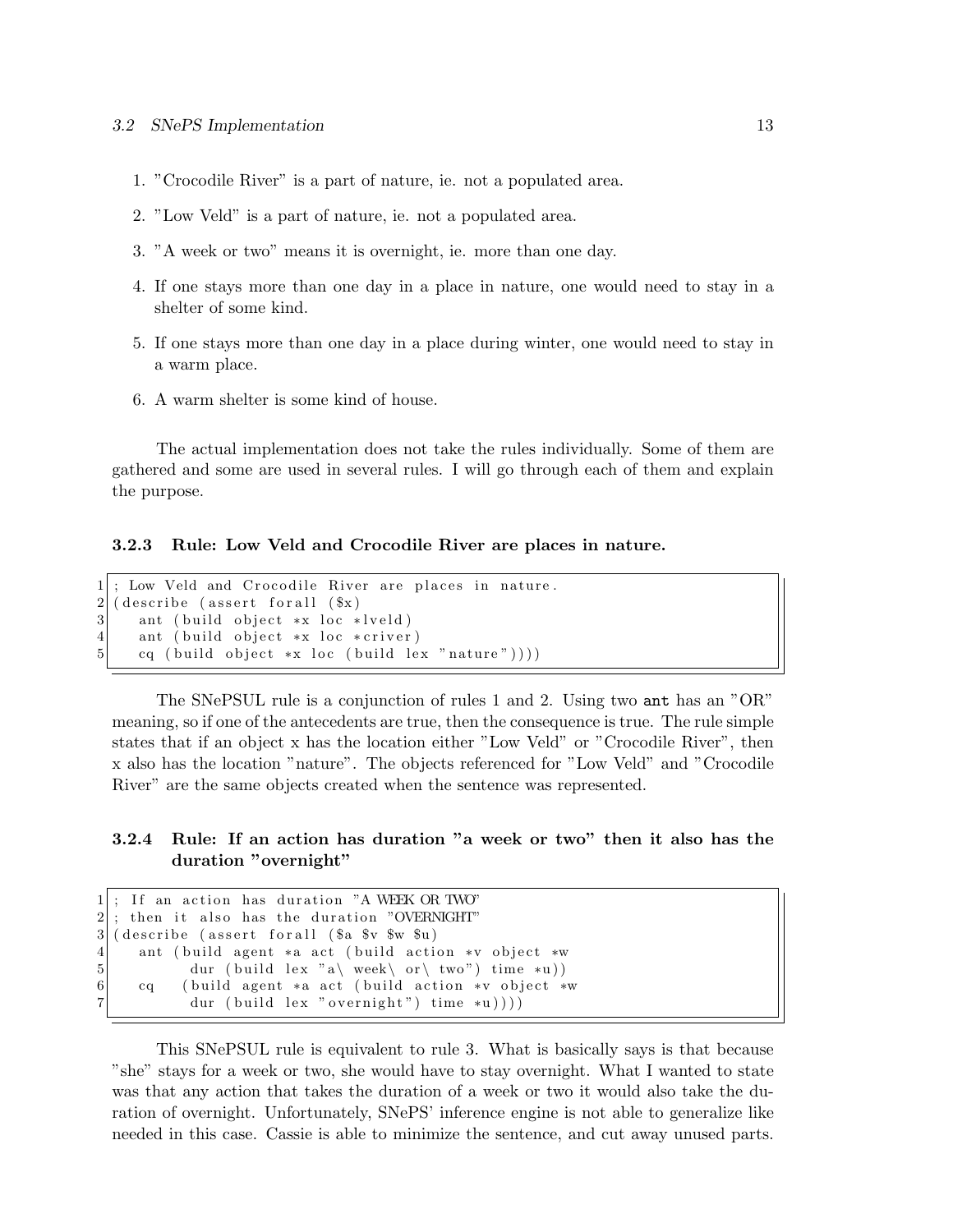Here the consequence case frame would consist only of the parts that are explicitly stated in the rule. So if the rule only contains the duration, then it will not be matched with a case frame containing other parts, like the object and the time.

Therefore I had to create the rule containing all the parts that the original case frame contains in order to get Cassie to infer correctly as I wanted.

### 3.2.5 Rule: If x stays at place y overnight, and y is in nature, then y is a shelter of some kind.

```
1; If x stays at place y overnight, and y is in nature,
2; then y is a shelter of some kind.
3 (describe (assert for all (\text{sx } \text{sy})4 &ant
5 (
6 build agent *x act (build action (build lex "stay") object *y<br>
7 dur (build lex "overnight"))
            dur ( build lex " overnight" ) )
8 )
9 \&ant ( build object *y loc ( build lex " nature"))
10 cq ( build member *y class ( build lex " shelter ") ))
```
The is the representation of rule 4. The SNePSUL rule consists of two antecedents that both have to be true for the consequence to be true. Therefore two &and were used, where the &-sign tells Cassie that the antecedents should be interpreted as a conjunction.

The first antecedent states that an agent-act case frame must consist of the action of staying overnight in a given place y. The second one states that this y must have a location in nature. The consequence is that y is states to be a member of the class of shelters.

### 3.2.6 Rule: If x stays at place y overnight in winter, then y is a warm place.

```
1; If x stays at place y overnight in winter,
2 ; then y is a warm place.
3 (describe (assert for all (\text{sx } \text{sy})4 ant
\begin{bmatrix} 5 \\ 6 \end{bmatrix} (
            build agent *x act ( build action ( build lex " stay") object *y
7 dur ( build lex " overnight")
8 time ( build lex " winter" )
9 )
10 cq ( build object *y property ( build lex "warm" ) ) ) )
```
This SNePSUL rule is very similar to the previous one, and it is the representation of rule 5 from the human protocol. The antecedent is searching for the agent-act case frame that states that an agent performs an act of staying at a place y, for the duration "overnight" and in time "winter". The consequence is that this place y then is said to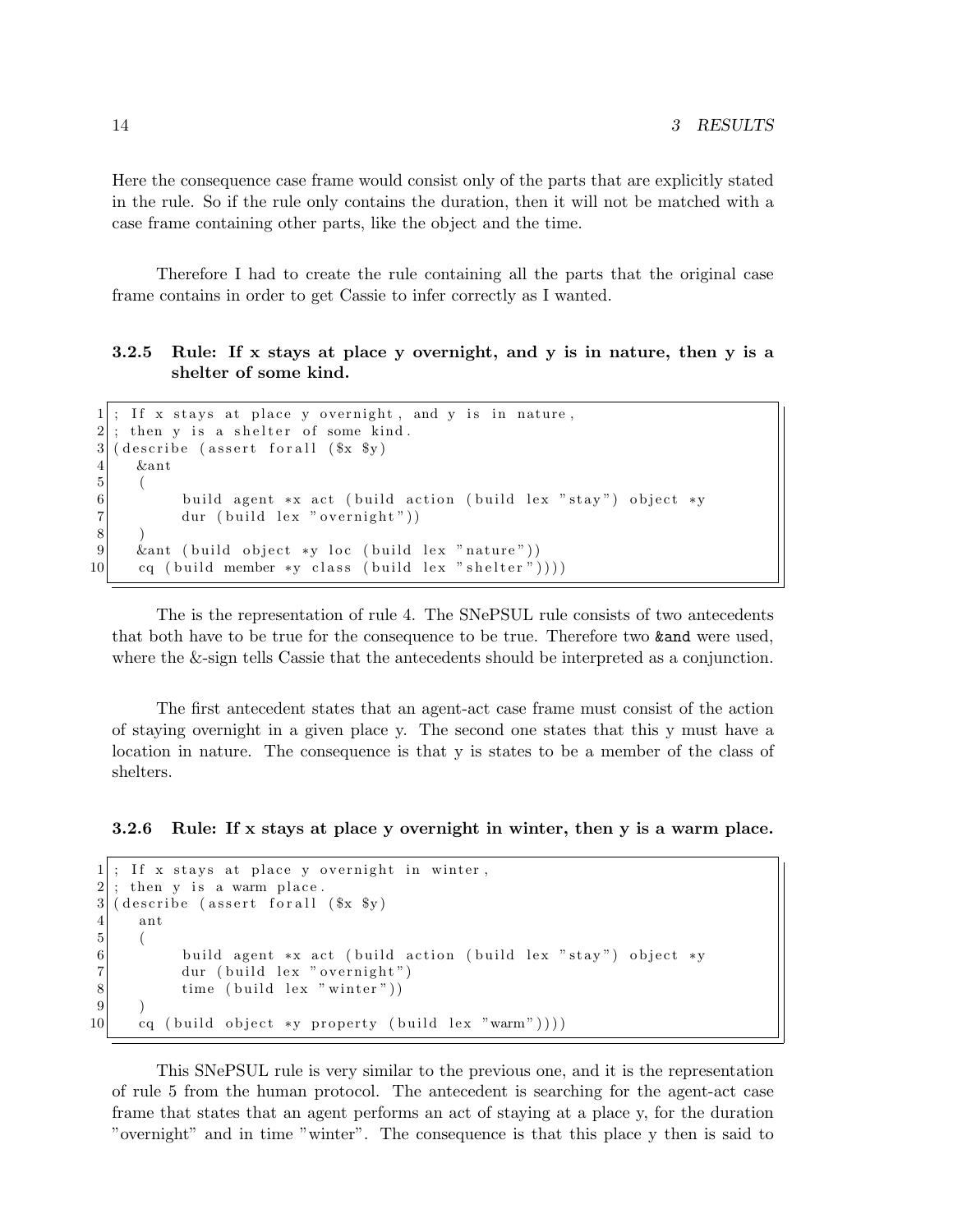have the property of being warm. This is really a simplification of the notion that the place where the agent stays has the property of being able to keep the agent from freezing. To say that an object is "warm" is a bit ambiguous, since being warm can have many different meanings. However, in this very limited world we examine here, being warm had a specific meaning for the interviewees, thus I kept the notion of "warm" in the representation without further explanation.

#### 3.2.7 Rule: A warm shelter is some kind of house.

```
1; A warm shelter is some kind of house.
2/ ( describe (assert for all (\frac{2}{3}x)3 8 &ant ( build member *x class ( build lex " shelter " ) )
4 8 &ant ( build object *x property ( build lex "warm" ) )
5 cq ( build member *x class ( build lex " house " ) ) )
```
This is rule 6, which joins the results of two of the previous rules. It is the final step in the process, stating that if a member x of the class of shelters has the property of being warm, then this x also a member of the class of houses. As stated earlier, a house is a pretty good explanation of the word "pondokkie".

Once again two antecedents are used in conjunction, where both have to be true for the consequence to be true.

### 3.3 Running the SNePS Demo File

The demo file "pondokkie.demo" can be seen in full in appendix A. The output from SNePS when running the demo file can be seen in appendix B.

As we can see from the output, Casse gives the following definition of the word pondokkie:

```
1; Ask Cassie what "pondokkie" means:
\overline{2}3 → defineNoun "pondokkie")
4 Definition of pondokkie:
5 Possible Class Inclusions: shelter, house,
6 Actions performed on a pondokkie: b2 stay,
7 Possible Properties: warm,
8 n i l
```
In other words, Cassie defines a pondokkie as a shelter or a house; an agent can perform the action of staying at the pondokkie, and the pondokkie can have the property of being warm. The end result can be seen as being the "house" definition. "Shelter" is a generalization of house, and gives less information to the reader. The ability to stay at the house, and the property of being warm is less interesting and only used by Cassie during the inference process. To a human reader these would be logical conclusions of having a house.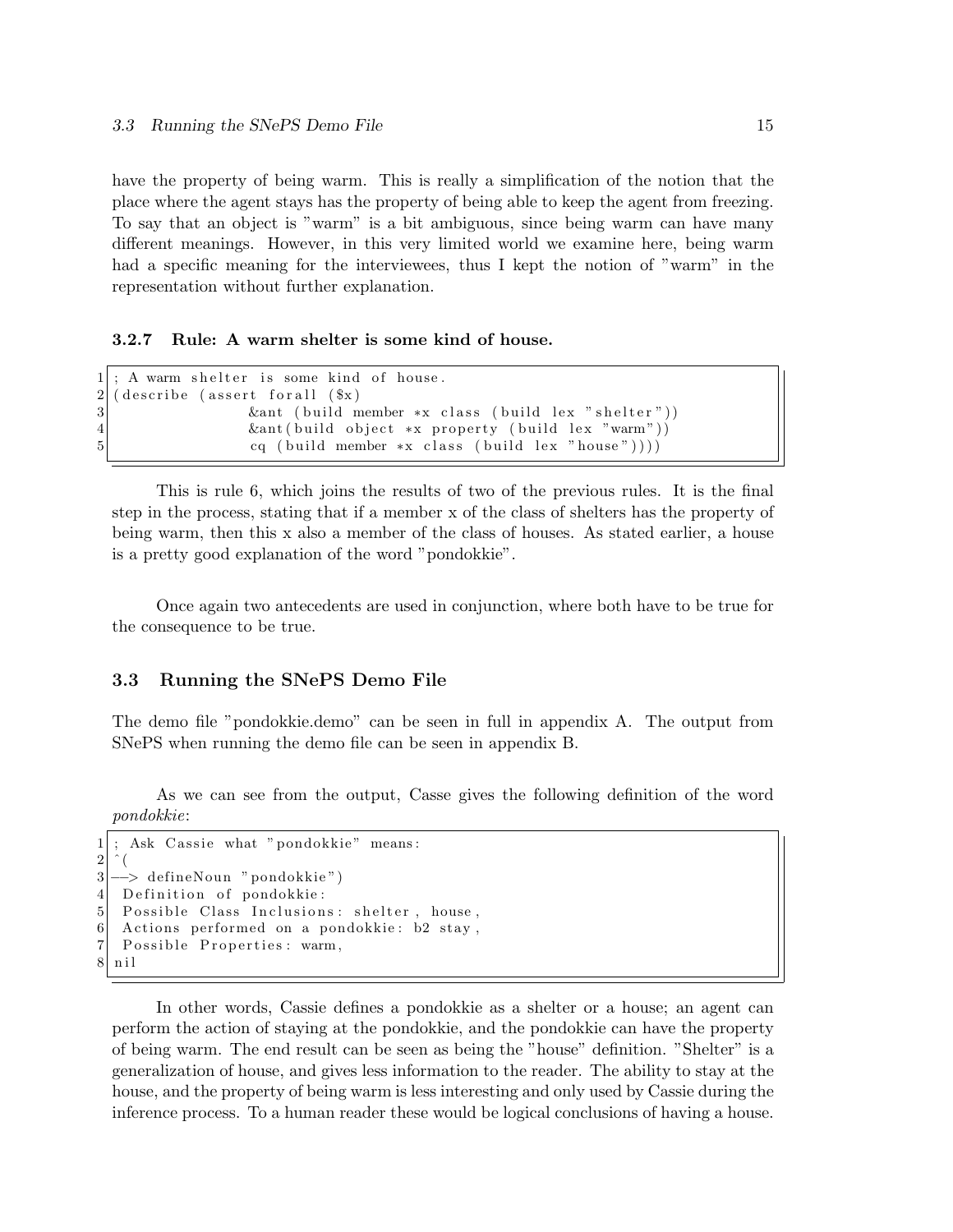Comparing Cassie's definition to the SNePSUL rules there is a clear correlation. Each rule gives a partly conclusion, and Cassie states the ones related to the pondokkie. Intermediate conclusions about the winter being cold, the river being in nature, etc. are not stated when Cassie is asked about the pondokkie, for obvious reasons.

### 4 Further Steps

A few immediate next steps could be taken on my work. The first one is that a property of the pondokkie, the house, seems to be that it is only used once in a while, on a temporary basis. "She" only stays there for a week or two, which suggests that the house is a small  $\cot$ tage or summer house<sup>7</sup>.

Another step to take is to get a better definition of the location inserted into SNePS. "On the river" and "in the Low Veld" gives the information of being in the nature/countryside, but the SNePSUL rule stating that these places simply are part of nature is a bit vague. "On the river" could suggest that we are talking about a boat, and it could give information about the use of the pondokkie. From this single sentence there are few indications that it would matter much, but it might still lead to new results or more detailed results.

## 5 Future Work

This things I feel is missing in the current work is in the details. At the moment we get the result that the pondokkie is a house, a shelter in nature, and a place where a person can go live for an extended amount of time. The information I miss is information about the use of the house, any special architectural features, the surroundings, etc.

The obvious way to get more information is to find more sentences where the work "pondokkie" is used. More sentences should lead to new human interviews and finally an expansion on the SNePS implementation. Additional sentences of interest can be found in appendix C.

<sup>&</sup>lt;sup>7</sup>In a lack of a better word, since we know she goes there in winter time.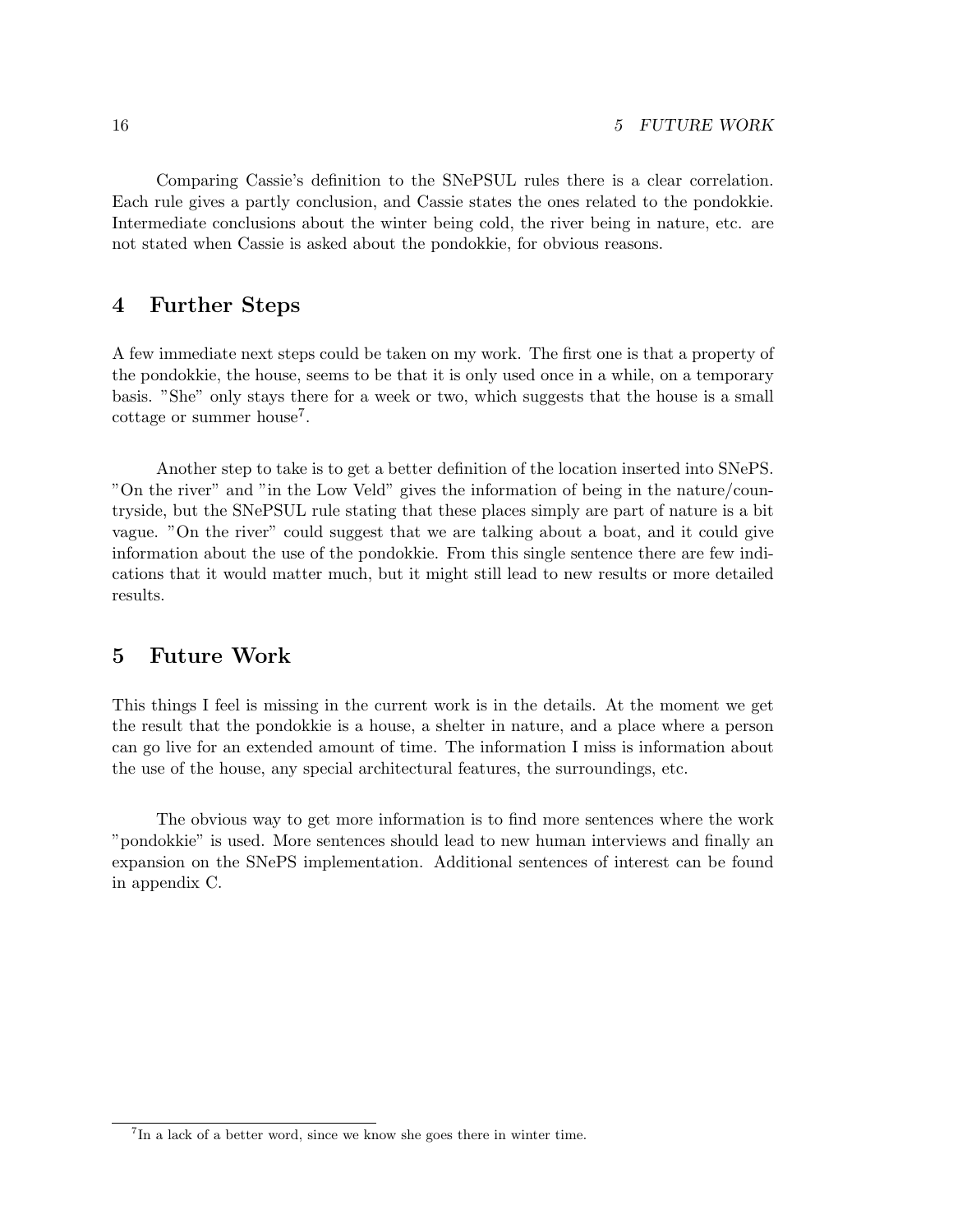#### REFERENCES 17

# References

- [1] Gordimer, Nadine , The Life of the Imagination, in Charles Bohmer & Lyman Grant (eds.), Short Fiction: Classic and Contemporary: 519, Sixth Edition, Pearson Education, 2006.
- [2] Brachman, Ronald J. & Levesque, Hector J., Knowledge Representation and Reasoning, Morgan Kaufmann Publishers, 2004.
- [3] Rapaport, William J. & Ehrlich, Karen, A Computational Theory of Vocabulary Acquisition, Department of Computer Science and Center for Cognitive Science, The State University of New York at Buffalo, 2000.
- [4] Shapiro, Stuart C. & Rapaport, William J., SNePS Considered as a Fully Intentional Propositional Semantic Network, in Nick Cercone & Gordon McCella (eds.), The Knowledge Frontier: Essays in the Representation of Knowledge: 262-315, Springer-Verlag, 1987.
- [5] Shapiro, Stuart C. & Rapaport, William J., An Introduction To a Computational Reader of Narratives, in Judith F. Duchan, Gail A. Bruder & Lynne E. Hewitt (eds.), Deixis In Narrative: A Cognitive Science Perspective: 79-105, The State University of New York at Buffalo, 1995.
- [6] Almeida, Michael J., Time in Narratives, in Judith F. Duchan, Gail A. Bruder & Lynne E. Hewitt (eds.), Deixis In Narrative: A Cognitive Science Perspective: 159-189, The State University of New York at Buffalo, 1995.
- [7] Martins, Jo˜ao Pav˜ao, Knowledge Representation, Departamento de Engenharia Informática, Universidade Técnica de Lisboa, 2001.
- [8] Shapiro, Stuart C. & The SNePS Implementation Group, SNePS 2.7 USER'S MAN-UAL, Department of Computer Science and Engineering, The State University of New York, 2008.
- [9] Shapiro, Stuart C. et al., A Dictionary of SNePS Case Frames, Department of Computer Science, The State University of New York, 1996.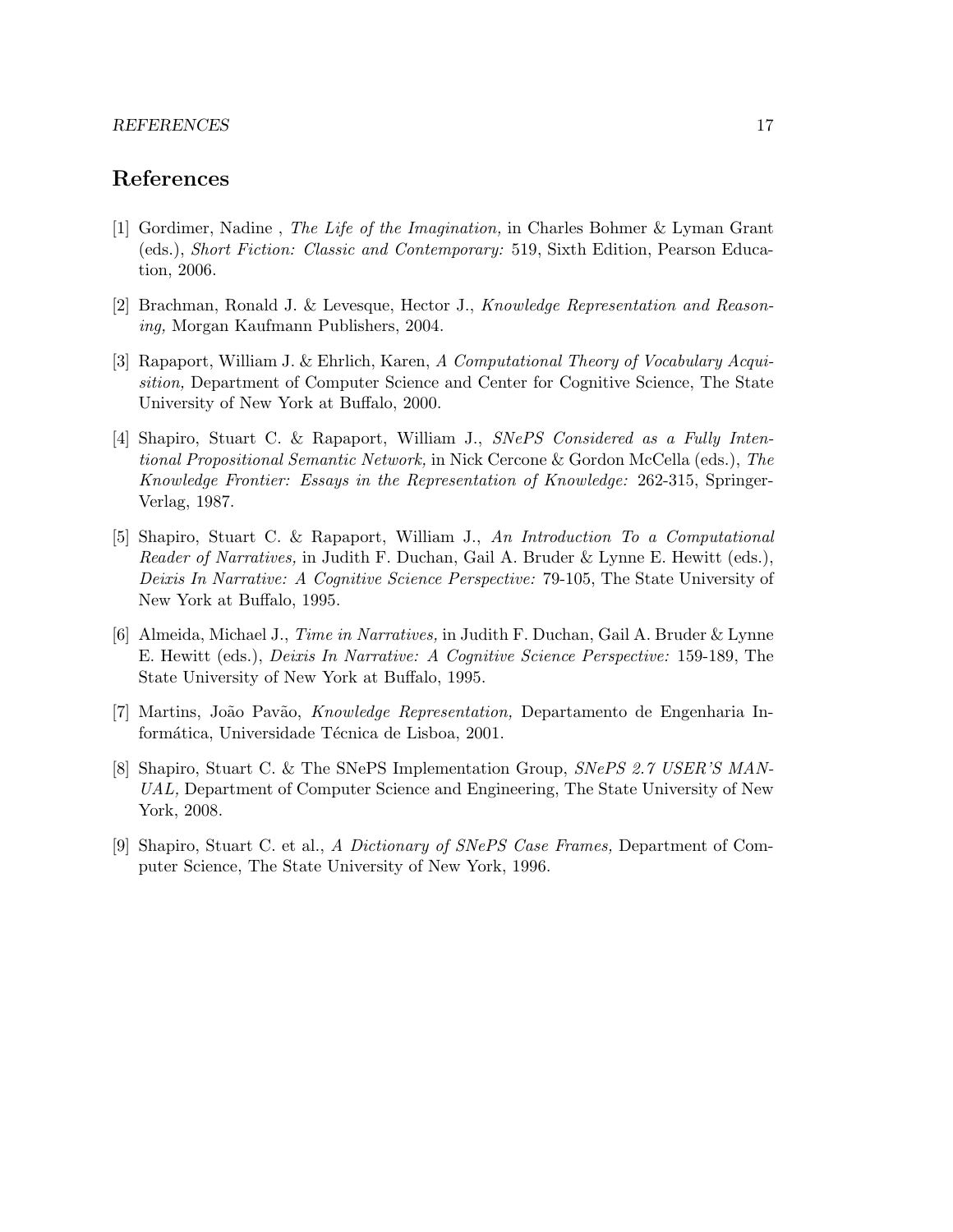## APPENDIX

## A Demo File

```
2 ; FILENAME: pondokkie . demo
3 : \text{DATE:} \quad 11/01/084 ; PROGRAMMER: Jesper Dybdahl Hede
5
6 ; ; NOTE TO PROGRAMMER: GLOBALLY REPLACE "WORD" BY YOUR WORD,
7 ;<br> ;<br> \hfill "DATE" BY TODAY'S DATE,
8 ;; "YOUR NAME" BY YOUR NAME.
9 ;; AND THEN DELETE THIS COMMENT (TO MAKE IT LOOK GOOD!)
10
11 ;; this template version: snepsul-template.demo-20061005.txt
12
13 ; Lines beginning with a semi-colon are comments.
14 ; Lines beginning with "^" are Lisp commands.
15 ; All other lines are SNePSUL commands.
16 ;
17 ; To use this file: run SNePS; at the SNePS prompt (*), type:
18 ;
19 ; ( demo " pondokkie . demo" : av )
20 ;
21 ; Make sure all necessary files are in the current working directory
22 ; or else use full path names.
23 ; \equiv24
25 ; Turn off inference tracing.
26 ; This is optional; if tracing is desired, then delete this.
27 \text{ (setq snip:} * inference * nil)28
29 ; Load the appropriate definition algorithm:
30 \text{ (load } \text{"} / \text{ projects / rapport /CVA/STN2 / defun-noun. cl"})31
32 ; Clear the SNePS network:
33 (resetnet)
34
35 ; load all pre-defined relations:
36 (intext "/projects/rapaport/CVA/STN2/demos/rels")
37
38 ; Definitions:
39 (define
40 loc propername dur
41 )
42
43 ; load all pre-defined path definitions:
44 (intext "/projects/rapaport/CVA/mkb3.CVA/paths/paths")
45
46 ; BACKGROUND KNOWLEDGE:
47 : =48
49 ; Low Veld and Crocodile River are places in nature.
50 (describe (assert for all (\$x)51 ant ( build object *x loc *lveld)
```
1 ; =======================================================================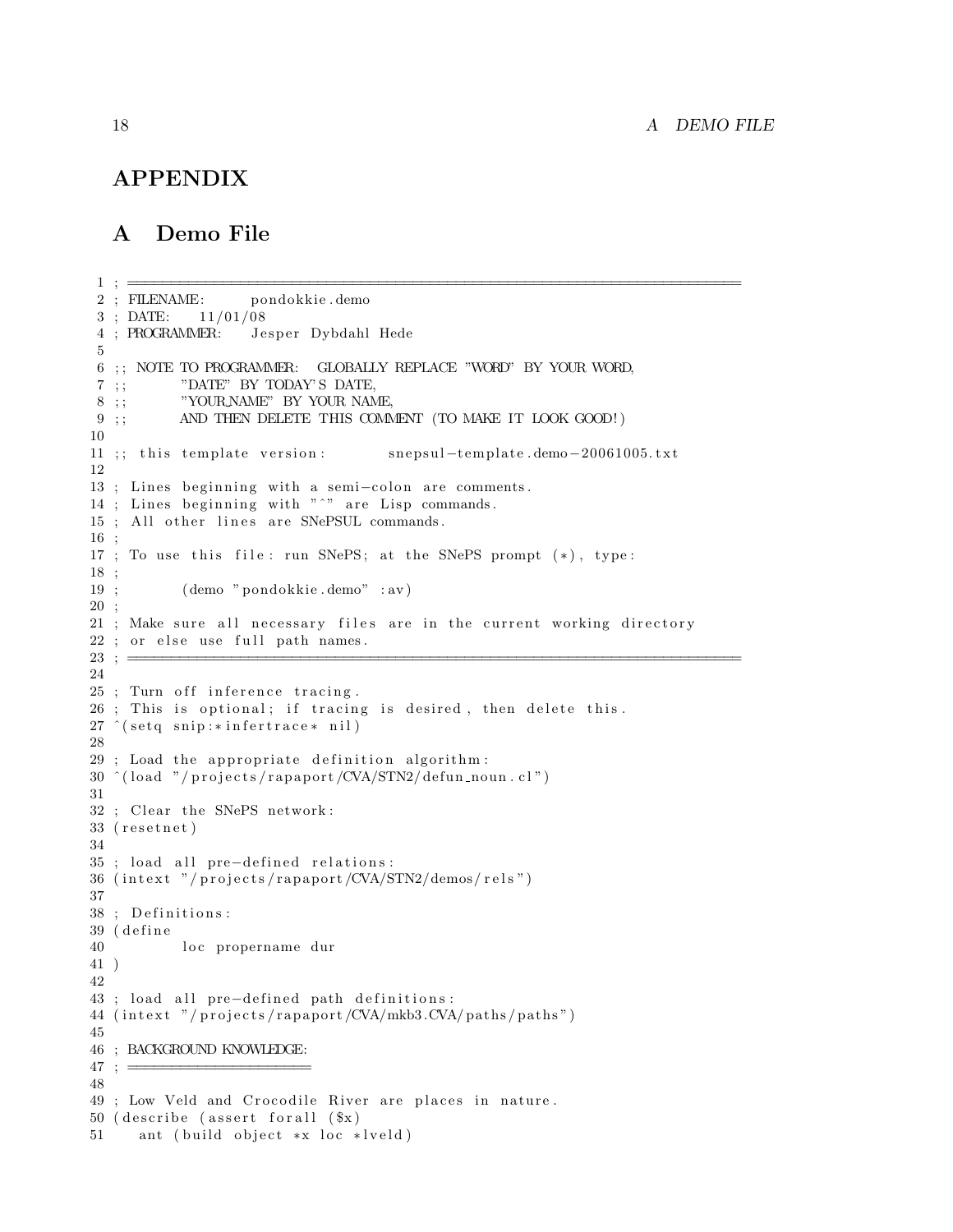```
52 ant ( build object *x loc *criver)
53 cq ( build object *x loc ( build lex " nature " ) ) )
54
55 ; If an action has duration "A WEEK OR TWO"
56 ; then it also has the duration "OVERNIGHT"
57 ( describe (assert for all (\text{\$a \$v \$w \$u})58 ant ( build agent *a act ( build action *v object *w dur ( build lex "a\ week\ or \ two") time *u))
59 cq ( build agent *a act ( build action *v object *w dur ( build lex " overnight") time *u) ) )
60
61 ; If x stays at place y overnight, and y is in nature,
62; then y is a shelter of some kind.
63 ( describe ( assert for all ($x \ $y)64 &ant
65 (
66 build agent *x act (build action (build lex "stay") object *y
67 dur ( build lex " overnight" ) )
68 )
69 & &ant ( build object *y loc ( build lex " nature" ))
70 cq ( build member *y class ( build lex " shelter " ) ) ) )
71
72 ; If x stays at place y overnight in winter,
73 ; then y is a warm place.
74 ( describe ( assert for all ($x \ $y)75 ant
76 (
77 build agent *x act (build action (build lex "stay") object *y
78 dur ( build lex " overnight")
79 time ( build lex " winter" ))
80 )
81 cq ( build object *y property ( build lex "warm" ) ) ) )
82
83 ; A warm shelter is some kind of house.
84 ( describe ( assert for all (\$x)85 & & ant ( build member * x class ( build lex " shelter " ) )
86 &ant ( build object *x property ( build lex "warm"))
87 cq ( build member *x class ( build lex " house") ) ) )
88
89 ; CASSIE READS THE PASSAGE:
90; =91
92 ; ; ; ; ; ; ; ; ; ; ; ; ; ; ; ; ; ; ; ; ; ; ; ; ; ; ; ; ; ; ; ; ; ; ; ; ; ; ; ; ; ; ; ; ; ;
93 ; REPRESENTATION OF THE SENTENSE
94 ;
95 ; She had a pondokkie down in the Low Veld, on
96 ; the Crocodile River, where she went sometimes
97 ; in the winter to stay for a week or two.
98 ; ; ; ; ; ; ; ; ; ; ; ; ; ; ; ; ; ; ; ; ; ; ; ; ; ; ; ; ; ; ; ; ; ; ; ; ; ; ; ; ; ; ; ; ; ;
99
100 ; SENTENSE 1: She has a pondokkie
101
102 ; First: Something is a pondokkie
103 ( describe ( add member #pondokkie class ( build lex " pondokkie" ) ) )
104
105 ; Second: Create this "She"
106 ( describe ( add object #she propername "She" ) )
107
```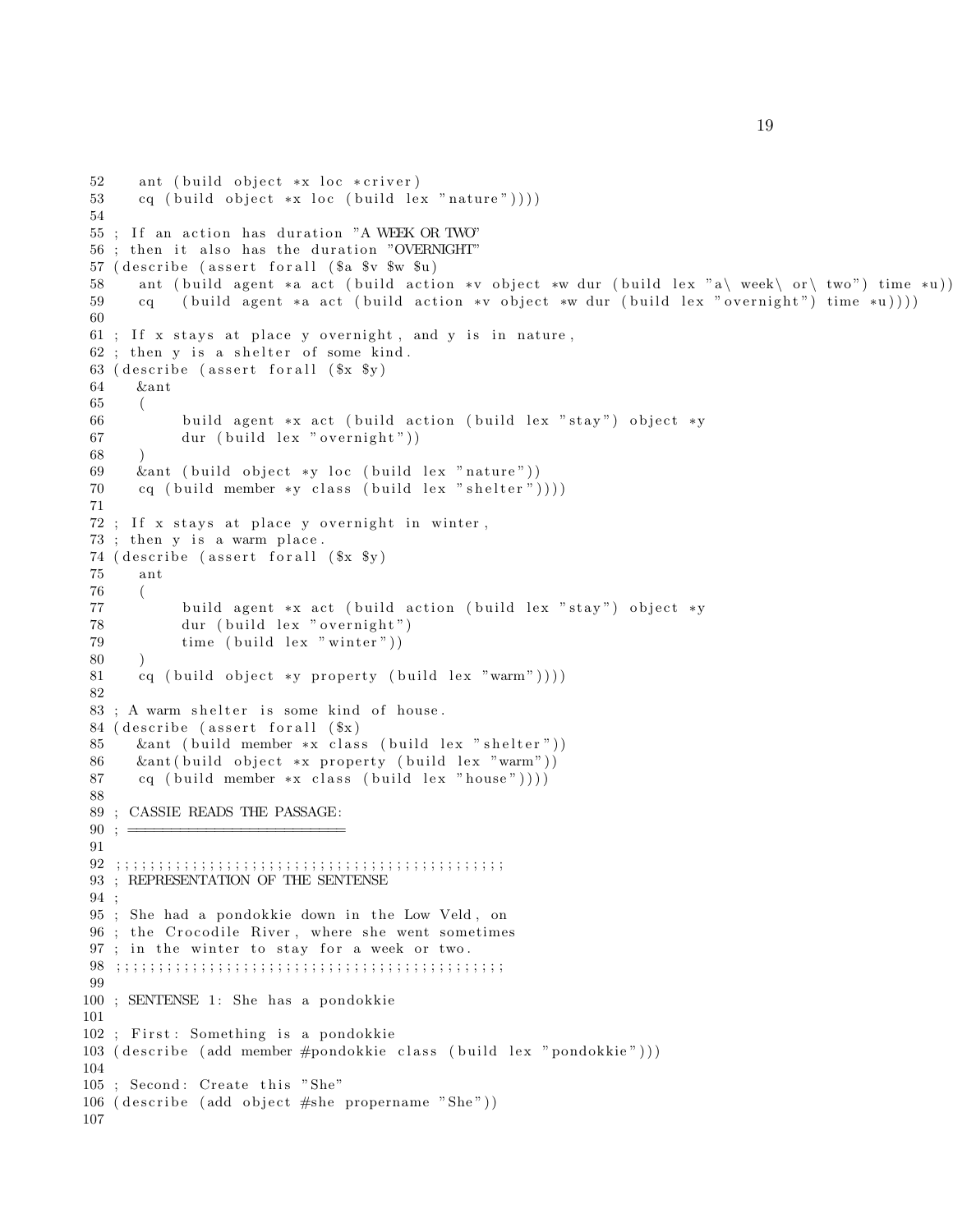```
108 ; Third: She owns this pondokkie
109 ( describe (add possessor *she
110 object ∗pondokkie
111 rel (find lex "pondokkie"))
112
113 ; SENTENSE 2: The pondokkie is at "Crocodile River"
114
115 ; There is a place called " Crocodile River"
116 ( describe ( add object \#\text{criver} propername " Crocodile \ River" ) )
117
118 ( describe ( add object *pondokkie loc *criver ) )
119
120 ; SENTENSE 3: The pondokkie is at "Low Veld"
121
122 ; There is a place called "Low Veld"
123 ( describe ( add object #lveld propername "Low\ Veld"))
124
125 ( describe ( add object *pondokkie loc *lveld ) )
126
127 ; SENTENSE 4: She stays at pondokkie in winter for a week or two.
128 ( describe (add agent *she
129 act (build action (build lex "stay") object *pondokkie
130 dur ( build lex "a\ week\ or \ two" )
131 time ( build lex " winter " )))
132
133 ; Ask Cassie what "pondokkie" means:
134 ^(defineNoun "pondokkie")
```
## B Transcript of Demo

```
1
 \frac{2}{\frac{1}{2}}3 Starting image '/util/acl/composer'
4 with no arguments
5 in directory '/home/unmgrad/jdhede/'
6 on machine 'localhost'.
 7
8 ;;; Installing locale patch, version 1.
9 International Allegro CL Enterprise Edition
10 8.1 [Linux (x86)] (Oct 27, 2008 11:52)
11 Copyright (C) 1985-2007, Franz Inc., Oakland, CA, USA. All Rights Reserved.
12
13 This development copy of Allegro CL is licensed to:
14 [ 4549] University at Buffalo
15
16 ;; Optimization settings: safety 1, space 1, speed 1, debug 2.
17 ;; For a complete description of all compiler switches given the current
18 ;; optimization settings evaluate (explain-compiler-settings).
19 ;;−−−
20 ;; Current reader case mode: : case-sensitive-lower
21 cl-user (1): ;; Setting (stream-external-format *terminal-io*) to :utf-8.
22 cl−user (2): : ld / projects/snwiz/bin/sneps
23; Loading / projects/snwiz/bin/sneps.lisp
24 ;;; Installing jlinker patch, version 1.
25 ;;; Installing regexp2-s patch, version 1.
26 Loading system SNePS... 1 0% 20% 30% 40% 50% 60% 70% 80% 90% 100%
```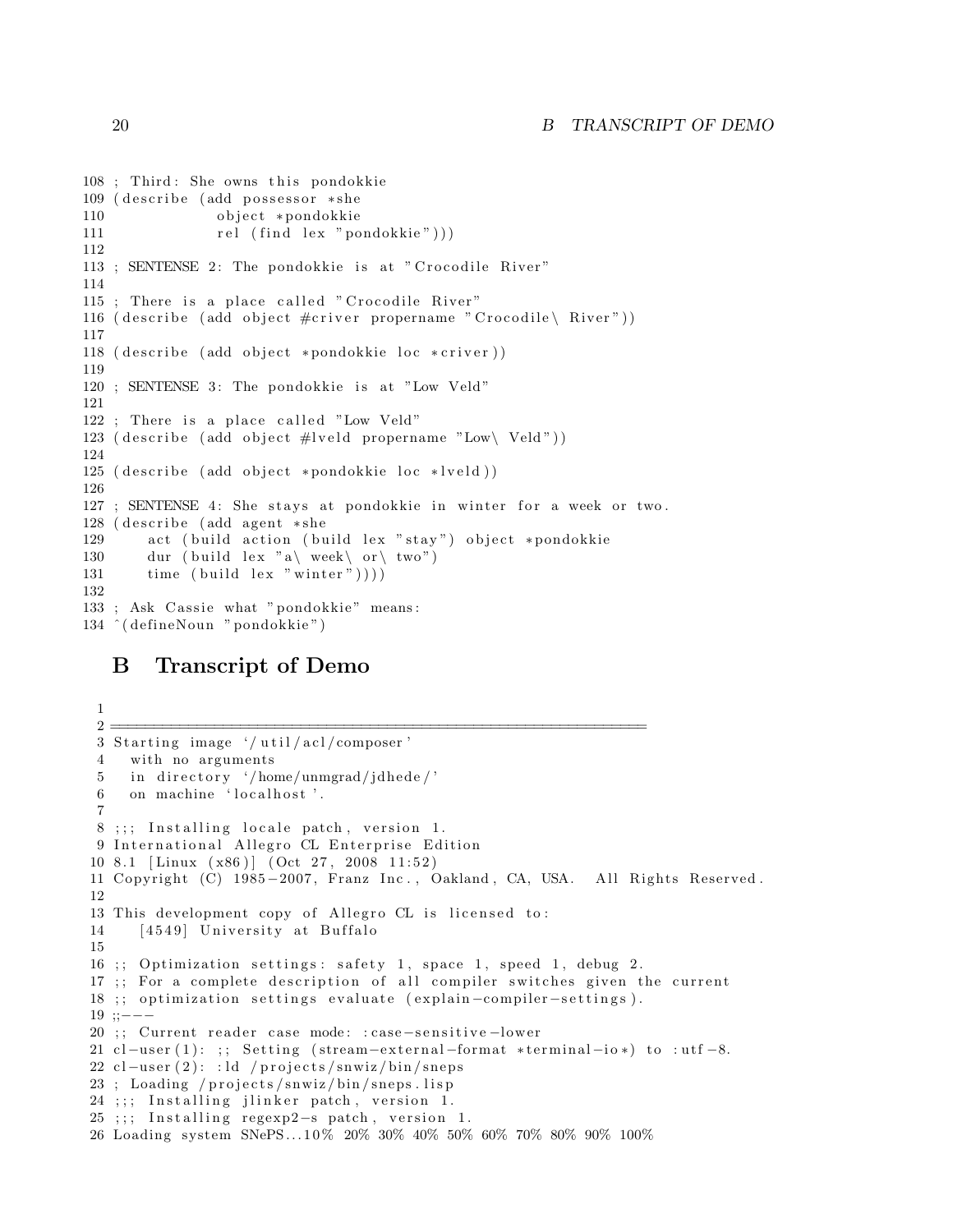```
27 SNePS-2.7 [PL:1 2008/02/12 17:19:45] loaded.
28 Type \lq (sneps) ' or \lq (snepslog) ' to get started.
29 cl-user (3): (sneps)
30
31 Welcome to SNePS-2.7 [PL:1 2008/02/12 17:19:45]
32
33 Copyright (C) 1984−−2007 by Research Foundation of
34 State University of New York. SNePS comes with ABSOLUTELY NO WARRANTY!
35 Type '(copyright)' for detailed copyright information.
36 Type '(demo)' for a list of example applications.
37
38 12/8/2008 11:20:5439
40 ∗ ( demo " pondokkie . demo " )
41
42 File /home/unmgrad/jdhede/pondokkie.demo is now the source of input.
43
44 CPU time : 0. 0 1
45
46 ∗ ; =======================================================================
47 ; FILENAME: pondokkie . demo
48 ; DATE: 11/01/08
49 ; PROGRAMMER: Jesper Dybdahl Hede
50
51 ; ; NOTE TO PROGRAMMER: GLOBALLY REPLACE "WORD" BY YOUR WORD,
52 ;;           "DATE" BY TODAY'S DATE,
53 ; ;           "YOUR.NAME" BY YOUR NAME,
54 ;; AND THEN DELETE THIS COMMENT (TO MAKE IT LOOK GOOD!)
55
56 ;; this template version: snepsul-template.demo-20061005.txt
57
58 ; Lines beginning with a semi-colon are comments.
59; Lines beginning with "\degree" are Lisp commands.
60 ; All other lines are SNePSUL commands.
61 ;
62 ; To use this file: run SNePS; at the SNePS prompt (*), type:
63 ;
64 ; ( demo " pondokkie . demo" : av )
65 ;
66 ; Make sure all necessary files are in the current working directory
67 ; or else use full path names.
68; \equiv69
70 ; Turn off inference tracing.
71 ; This is optional; if tracing is desired, then delete this.
72 \hat{ } (
73 --> setq snip:*infertrace* nil)
74 n i l
75
76 CPU time : 0. 0 0
77
78 ∗
79 ; Load the appropriate definition algorithm:
80 \hat{ } (
81 --> load "/projects/rapaport/CVA/STN2/defun_noun.cl")
82 ; Loading / projects/rapaport/CVA/STN2/defun_noun.cl
```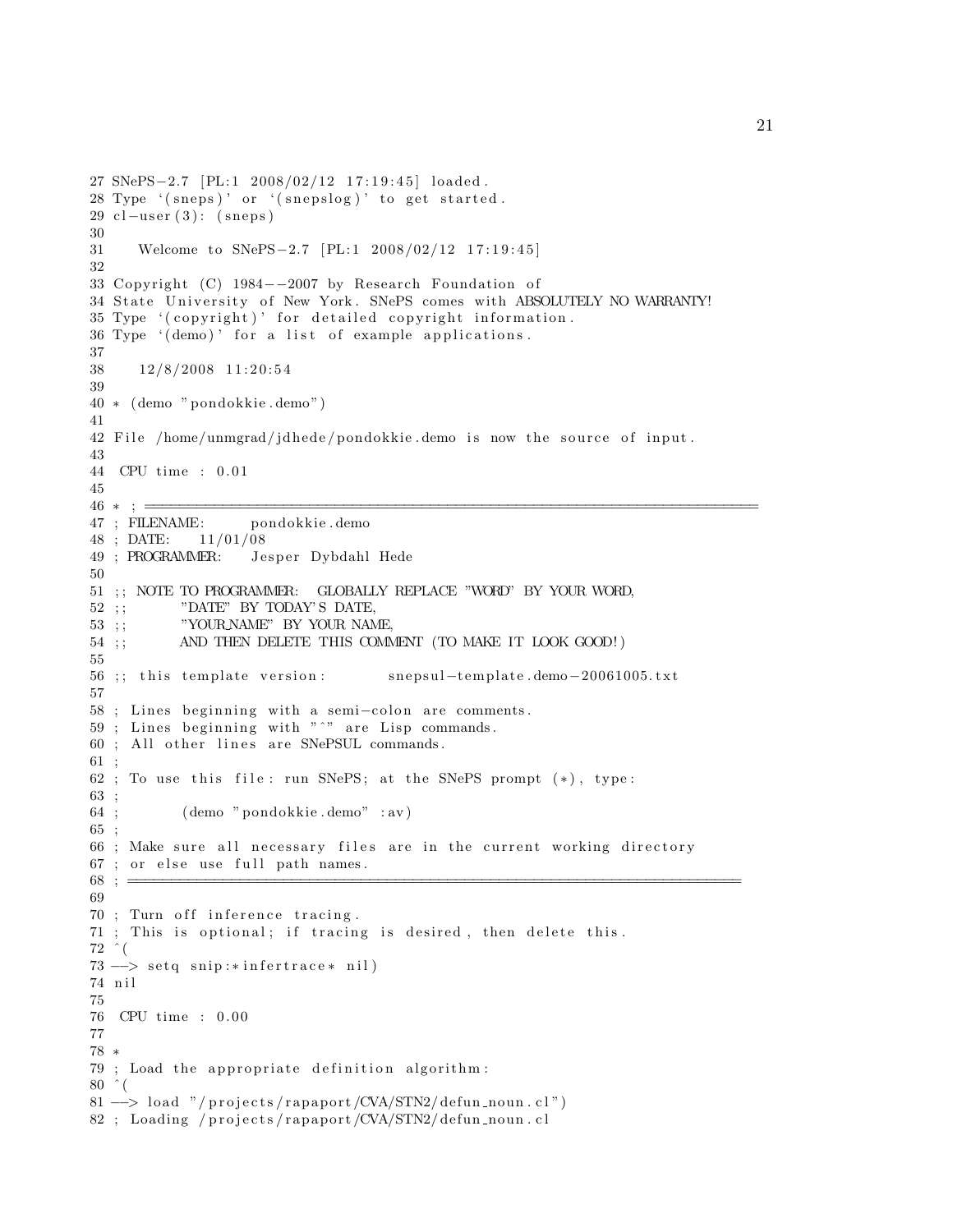### 22 B TRANSCRIPT OF DEMO

```
83 t
84
85 CPU time : 0. 0 2
86
87 ∗
88 ; Clear the SNePS network:
89 (resetnet)
90
91 Net reset – Relations and paths are still defined
92
93 CPU time : 0.00
94
95 ∗
96 ; load all pre-defined relations:
97 (intext "/projects/rapaport/CVA/STN2/demos/rels")
98 Loading file / projects/rapaport/CVA/STN2/demos/rels.
99
100 CPU time : 0.00
101
102 ∗
103 ; Definitions:
104 (define
105 loc propername dur
106 )
107
108 (loc propername dur)
109
110 CPU time : 0.00
111
112 ∗
113 ; load all pre-defined path definitions:
114 (intext "/projects/rapaport/CVA/mkb3.CVA/paths/paths")
115 Loading file / projects/rapaport/CVA/mkb3.CVA/paths/paths.
116 before implied by the path ( compose before (kstar ( compose after − ! before ) ) )
117 before – implied by the path (compose (kstar (compose before – ! after)) before –)
118 after implied by the path ( compose after (k star ( compose b efore - ! after ) ) )
119 after – implied by the path (compose (kstar (compose after – ! before)) after –)
120 sub1 implied by the path (compose object1 – superclass – ! subclass superclass –
121 : subclass)
122 sub1− implied by the path (compose subclass-! superclass subclass-!
123 superclass object1)
124 super1 implied by the path ( compose superclass subclass − ! superclass object1 –
125 \qquad \qquad \qquad \qquad \qquad \qquad \qquad \qquad \qquad \qquad \qquad \qquad \qquad \qquad \qquad \qquad \qquad \qquad \qquad \qquad \qquad \qquad \qquad \qquad \qquad \qquad \qquad \qquad \qquad \qquad \qquad \qquad \qquad \qquad \qquad \qquad \qquad126 super1- implied by the path (compose object2-! object1 superclass- ! subclass
127 superclass -)
128 superclass implied by the path (or superclass super1)
129 superclass – implied by the path (or superclass – super1 -)
130
131 CPU time : 0.00
132
133 ∗
134 ; BACKGROUND KNOWLEDGE:
135 ; =
136
137 ; Low Veld and Crocodile River are places in nature.
138 ( describe (assert for all (\$x)
```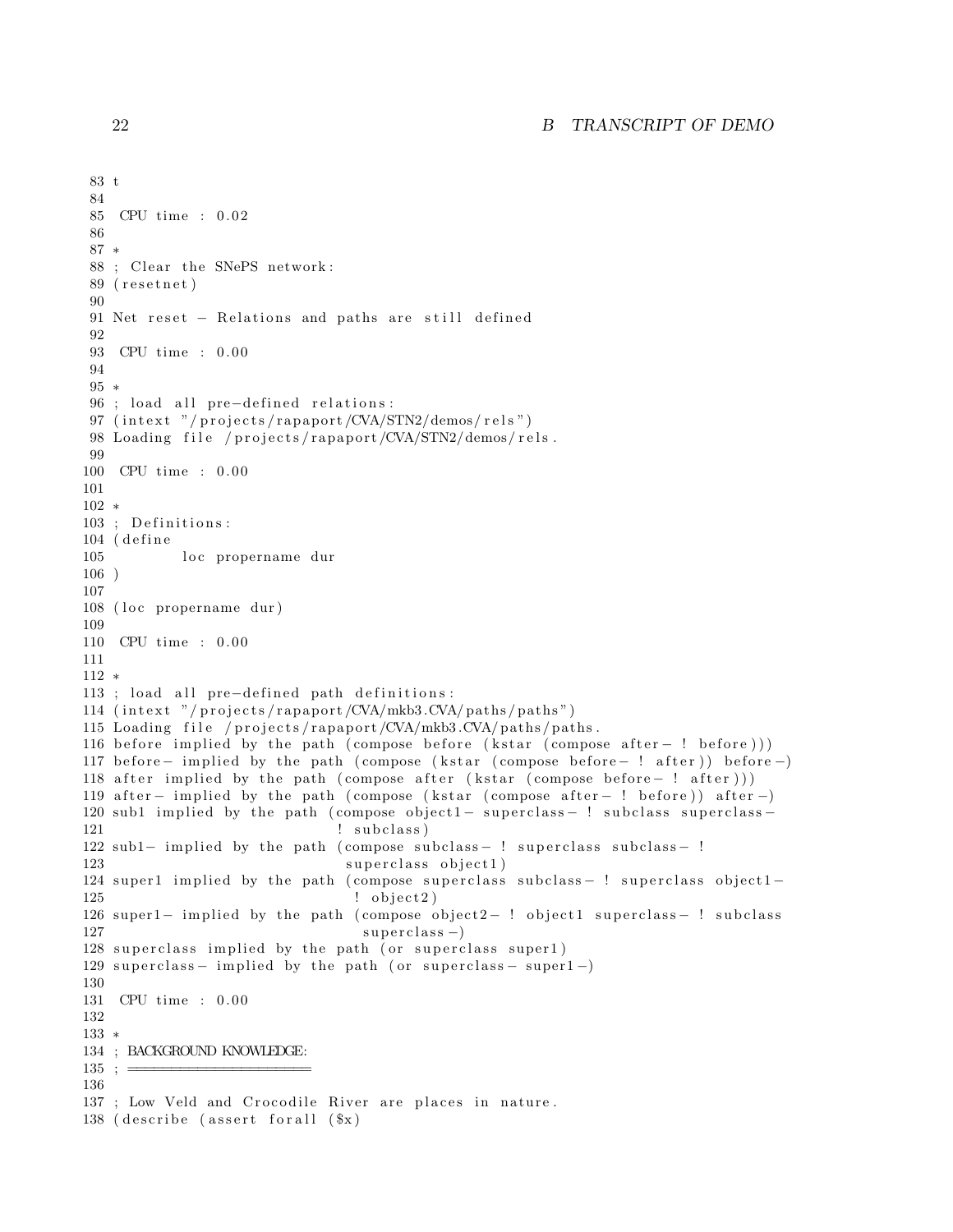```
139 ant ( build object *x loc *lveld)
140 ant ( build object *x loc *criver)
141 cq ( build object *x loc ( build lex "nature" ) ) ) )
142
143 (m2! \text{ (for all v1) (ant (p1 (object v1)))}144 \left( cq \left( p2 \left( loc \left( m1 \left( lex nature \right)) \left( object v1 \right)))
145
146 (m2! )
147
148 CPU time : 0.00
149
150 ∗
151 ; If an action has duration "A WEEK OR TWO"
152 ; then it also has the duration "OVERNIGHT"
153 ( describe (assert for all (\a \v \ _{w} \ _{u})
154 ant ( build agent *a act ( build action *v object *w dur ( build lex "a\ week\ or \ two") time *u))
155 cq ( build agent *a act ( build action *v object *w dur ( build lex " overnight") time *u))))
156
157 (m5! (for all v5 v4 v3 v2)
158 ( ant
159 ( p4
160 ( act ( p3 ( action v3) ( dur (m3 ( lex a week or two)) ) ( object v4) ( time v5) )
161 (agent v2))162 ( cq
163 ( p6 ( act ( p5 ( action v3) ( dur (m4 ( lex overnight))) ( object v4) ( time v5)))
164 \qquad \text{(agent v2)})
165
166 (m5! )
167
168 CPU time : 0. 0 0
169
170 ∗
171 ; If x stays at place y overnight, and y is in nature,
172 ; then y is a shelter of some kind.
173 ( describe ( assert for all ($x $y)
174 &ant
175 (
176 build agent *x act (build action (build lex "stay") object *y
177 dur ( build lex " overnight" ))
178 )
179 &ant ( build object *y loc ( build lex "nature"))
180 cq ( build member *y class ( build lex " shelter " ) ) ) )
181
182 (m8! (for all v7 v6)
183 (\&ant (p\left(9 (loc (m1 (lex nature))) (object v7))
184 ( p8
185 ( act ( p7 ( action (m6 \text{ (lex stay)})) ( dur (m4 \text{ (lex overnight)})) ( object v7)))
186 (agent v6))
187 (cq (p10 (class (m7 (lex sheet))) (member v7))))188
189 (m8! )
190
191 CPU time : 0. 0 1
192
193 ∗
194 ; If x stays at place y overnight in winter,
```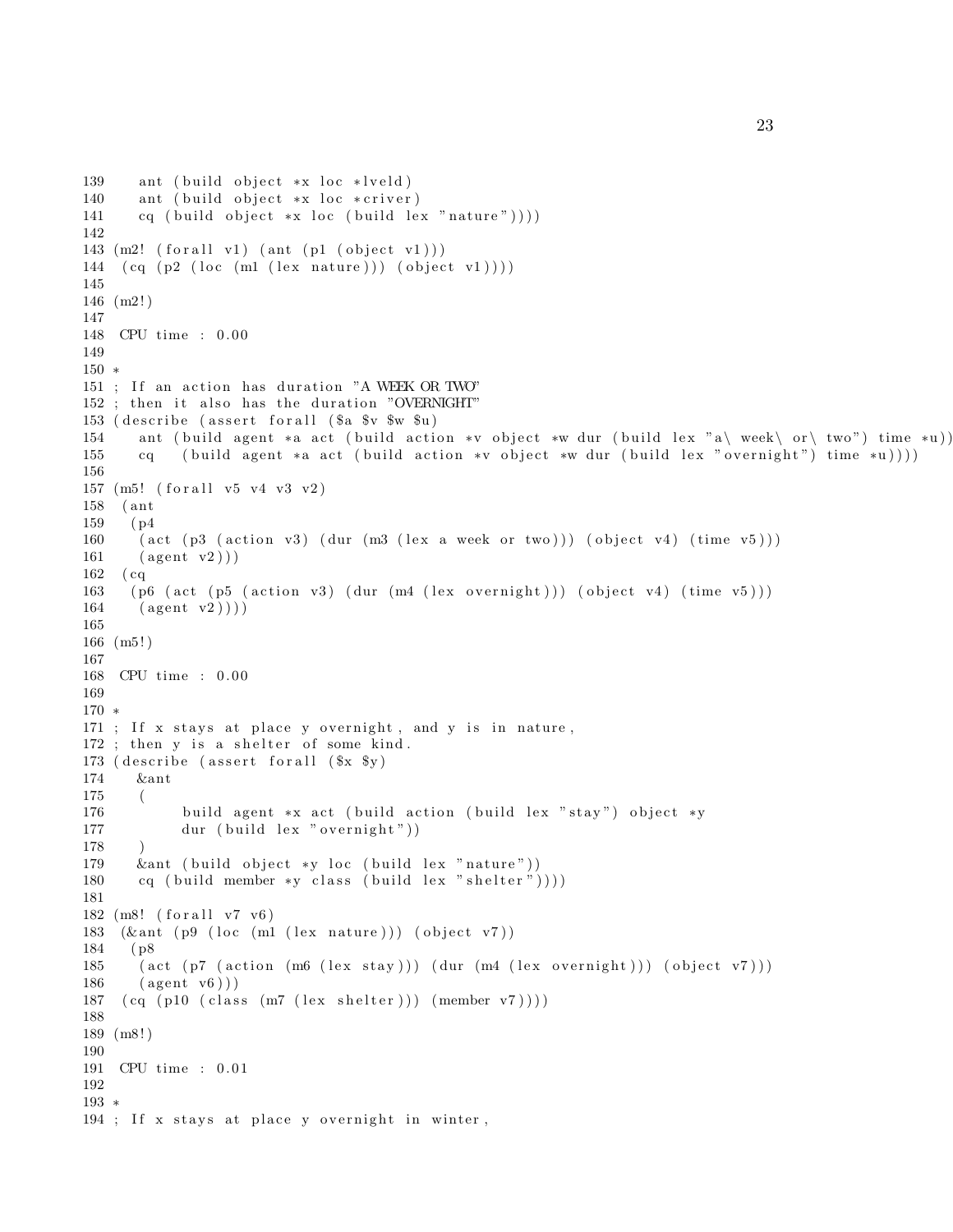```
195; then y is a warm place.
196 ( describe ( assert for all ($x \ $y)197 ant
198 (
199 build agent *x act (build action (build lex "stay") object *y
200 dur ( build lex " overnight")
201 time ( build lex " winter" ))
202 )
203 cq ( build object *y property ( build lex "warm") ) ) )
204
205 (m11! (for all v9 v8)
206 ( ant
207 ( p12
208 ( act ( p11 ( action (m6 ( lex stay ) ) ) ( dur (m4 ( lex overnight ) ) ) ( object v9)
209 ( time (m9 \text{ (lex winter)}))))
210 (agent v8))211 ( cq ( p13 ( object v9) ( property (m10 ( lex warm )))))
212
213 (m11 ! )
214
215 CPU time : 0.00
216
217 ∗
218 ; A warm shelter is some kind of house.
219 ( describe (assert for all (\$x)220 &ant ( build member *x class ( build lex " shelter " ))
221 &ant ( build object *x property ( build lex "warm"))
222 cq ( build member *x class ( build lex " house") ) )
223
224 (m13! (for all v10)
225 (\&ant (p15 (object v10) (property (m10 (lex warm))))
226 ( p14 ( class (m7 (lex shelter ))) (member v10)))
227 \left( cq \left( p16 \left( c l ass \left( m12 \left( l ex house \right)) \right) \left( member v10 \right)))
228
229 (m13 ! )
230
231 CPU time : 0.00
232
233 ∗
234 ; CASSIE READS THE PASSAGE:
235 ; =236
237 ; ; ; ; ; ; ; ; ; ; ; ; ; ; ; ; ; ; ; ; ; ; ; ; ; ; ; ; ; ; ; ; ; ; ; ; ; ; ; ; ; ; ; ; ; ;
238 ; REPRESENTATION OF THE SENTENSE
239 ;
240 ; She had a pondokkie down in the Low Veld, on
241 ; the Crocodile River, where she went sometimes
242 ; in the winter to stay for a week or two.
243 ; ; ; ; ; ; ; ; ; ; ; ; ; ; ; ; ; ; ; ; ; ; ; ; ; ; ; ; ; ; ; ; ; ; ; ; ; ; ; ; ; ; ; ; ; ;
244
245 ; SENTENSE 1: She has a pondokkie
246
247 ; First: Something is a pondokkie
248 ( describe ( add member #pondokkie class ( build lex " pondokkie" ) ) )
249
250 \text{ (m15! (class (m14 (lex pondokkie))) (member b1))}
```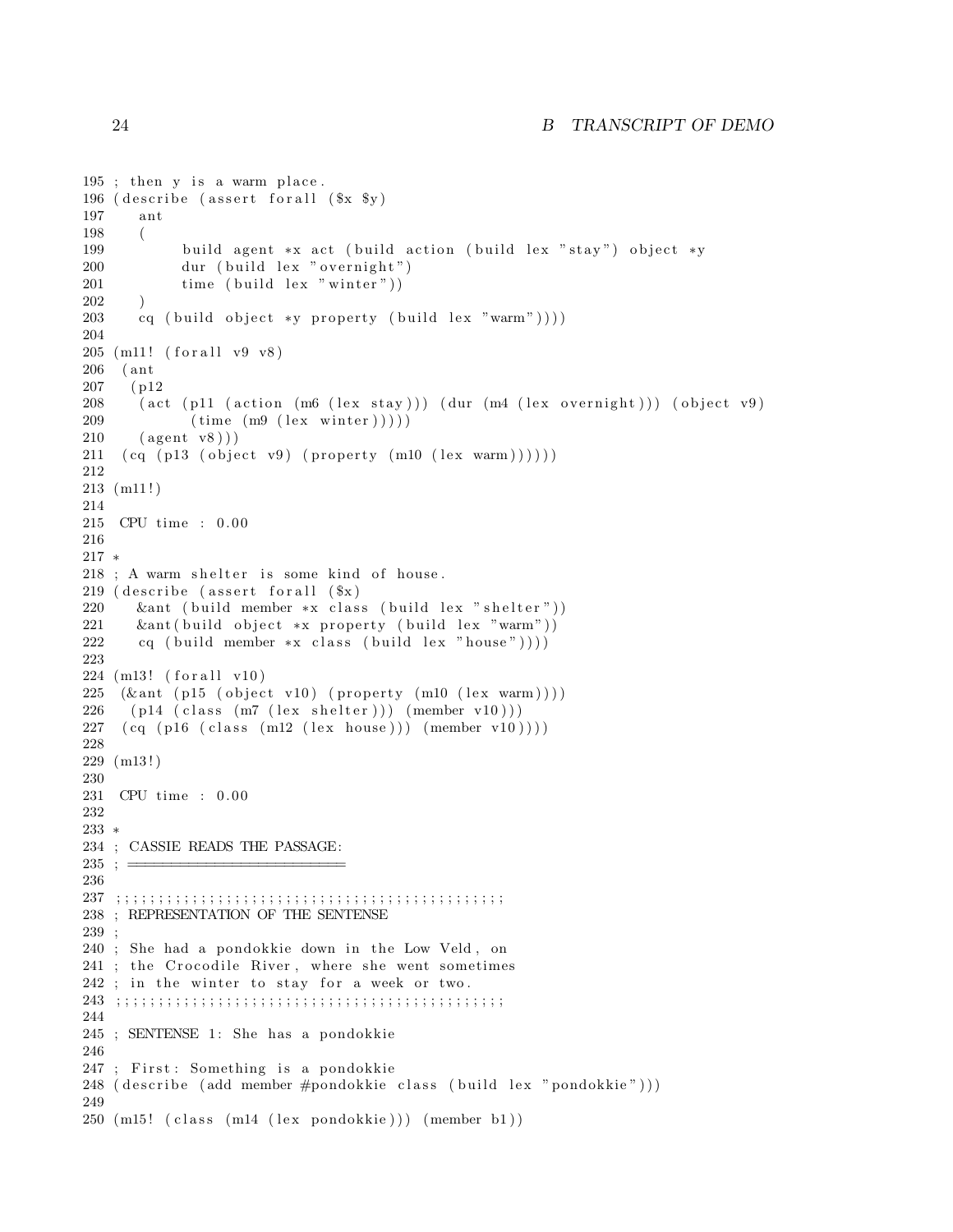```
251
252 (m15 ! )
253
254 CPU time : 0.00
255
256 ∗
257 ; Second: Create this "She"
258 (describe (add object #she propername "She"))
259
260 \text{ (m18! (loc (m1 (lex nature))) (object b2))}261 (m17! (object b2))
262 (m16! (object b2) (propername She))
263
264 (m18! m17! m16!)
265
266 CPU time : 0. 0 0
267
268 ∗
269 ; Third: She owns this pondokkie
270 ( describe (add possessor *she
271 object ∗pondokkie
272 rel (find lex "pondokkie")))
273
274 \ (m23! \ (loc \ (ml \ (lex \ nature))) \ (object \ b1))275 \, (m22! \, (object \, b1))276 (m21! (object b1) (possessor b2) (rel (m14 (lex pondokkie))))
277
278 (m23! m22! m21!)
279
280 CPU time : 0.00
281
282 ∗
283 ; SENTENSE 2: The pondokkie is at " Crocodile River"
284
285 ; There is a place called " Crocodile River"
286 ( describe ( add object #criver propername " Crocodile \ River" ) )
287
288 \text{ (m28! (loc (m1 (lex nature))) (object b3))}289 (m27! (object b3))
290 (m26! (object b3) (propername Crocodile River))
291
292 (m28! m27! m26!)
293
294 CPU time : 0.00
295
296 ∗
297 ( describe ( add object *pondokkie loc *criver ) )
298
299 (m31! (loc b3) (object b1))
300 (m22! (object b1))
301
302 (m31! m22!)
303
304 CPU time : 0.00
305
306 ∗
```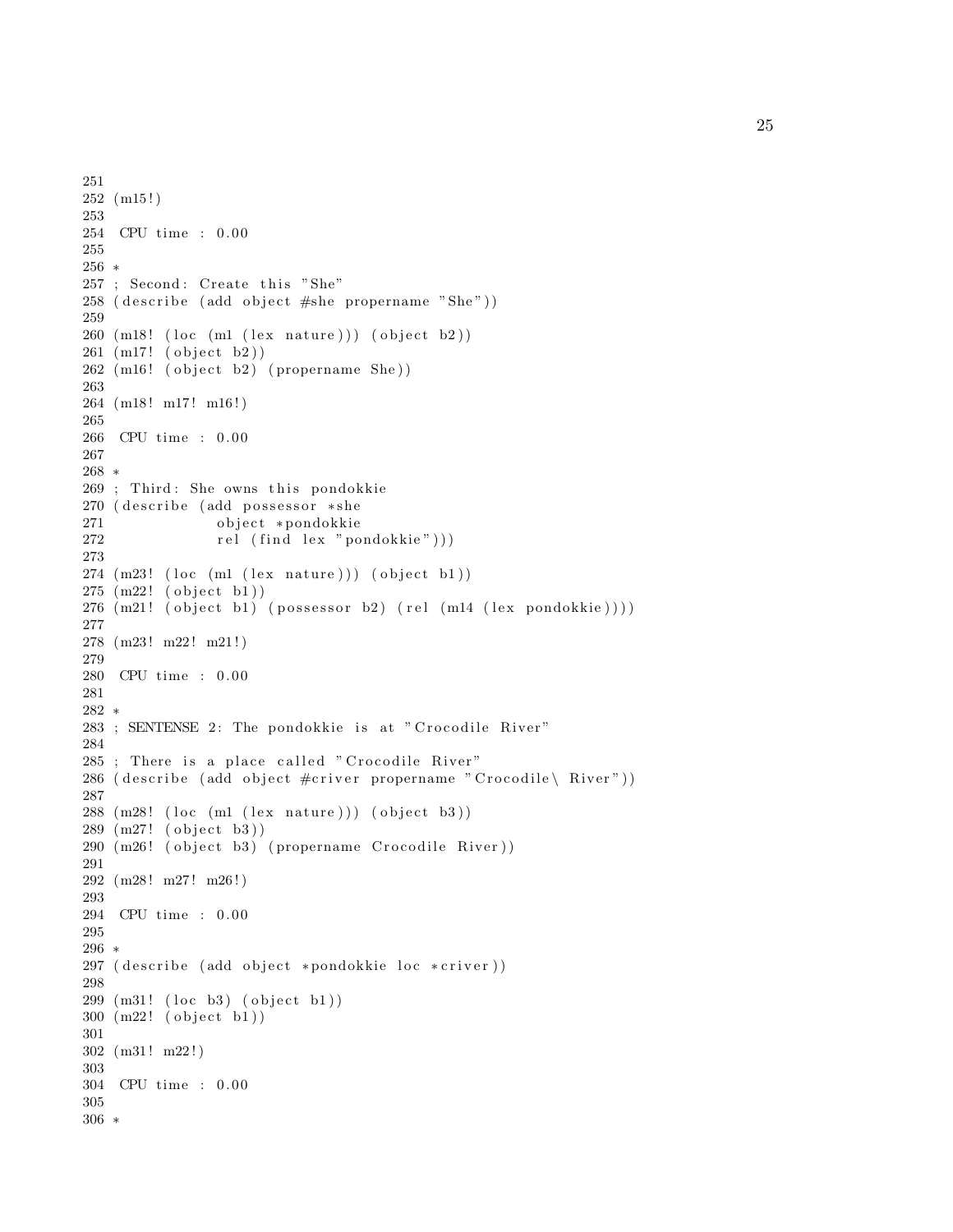```
307 ; SENTENSE 3: The pondokkie is at "Low Veld"
308
309 ; There is a place called "Low Veld"
310 ( describe ( add object \#I veld propername "Low\setminus Veld" ) )
311
312 \text{ (m34! (loc (m1 (lex nature))) (object b4))}313 \, (m33! \, (object \, b4))314 (m32! (object b4) (propername Low Veld))
315
316 (m34! m33! m32!)
317
318 CPU time : 0. 0 1
319
320 ∗
321 ( describe ( add object *pondokkie loc *lveld ) )
322
323 (m37! (loc b4) (object b1))
324 (m22! (object b1))
325
326 (m37 ! m22 ! )
327
328 CPU time : 0. 0 0
329
330 ∗
331 ; SENTENSE 4: She stays at pondokkie in winter for a week or two.
332 ( describe (add agent *she
333 act (build action (build lex "stay") object *pondokkie
334 dur ( build lex "a\ week\ or\ two" )
335 time ( build lex " winter " )))
336 (m45! ( class (m12 ( lex house ) ) ) ( member b1 ) )
337 \, \text{(m43! (object b1) (property (m10 (lex warm))))}338 (m42! ( class (m7 ( lex shelter ) ) ) ( member b1 ) )
339 (m41 !
340 (act (m24 (action (m6 (lex stay))) (dur (m4 (lex overnight))) (object b1)))
341 (agent b2))
342 (m40 !
343 ( act (m25 ( action (m6)) ( dur (m4)) ( object b1) ( time (m9 ( lex winter ) ) ) )
344 (agent b2))
345 (m39 !
346 (act (m38 (action (m6)) (dur (m3 (lex a week or two))) (object b1)
347 ( time (m9) ) )
348 (agent b2))
349
350 (m45! m43! m42! m41! m40! m39!)
351
352 CPU time : 0. 0 0
353
354 ∗
355
356 ; Ask Cassie what "pondokkie" means:
357 \text{ }^{\circ} (
358 −−> de fineNoun " pondokkie " )
359 Definition of pondokkie:
360 Possible Class Inclusions: shelter, house,
361 Actions performed on a pondokkie: b2 stay,
362 Possible Properties: warm,
```